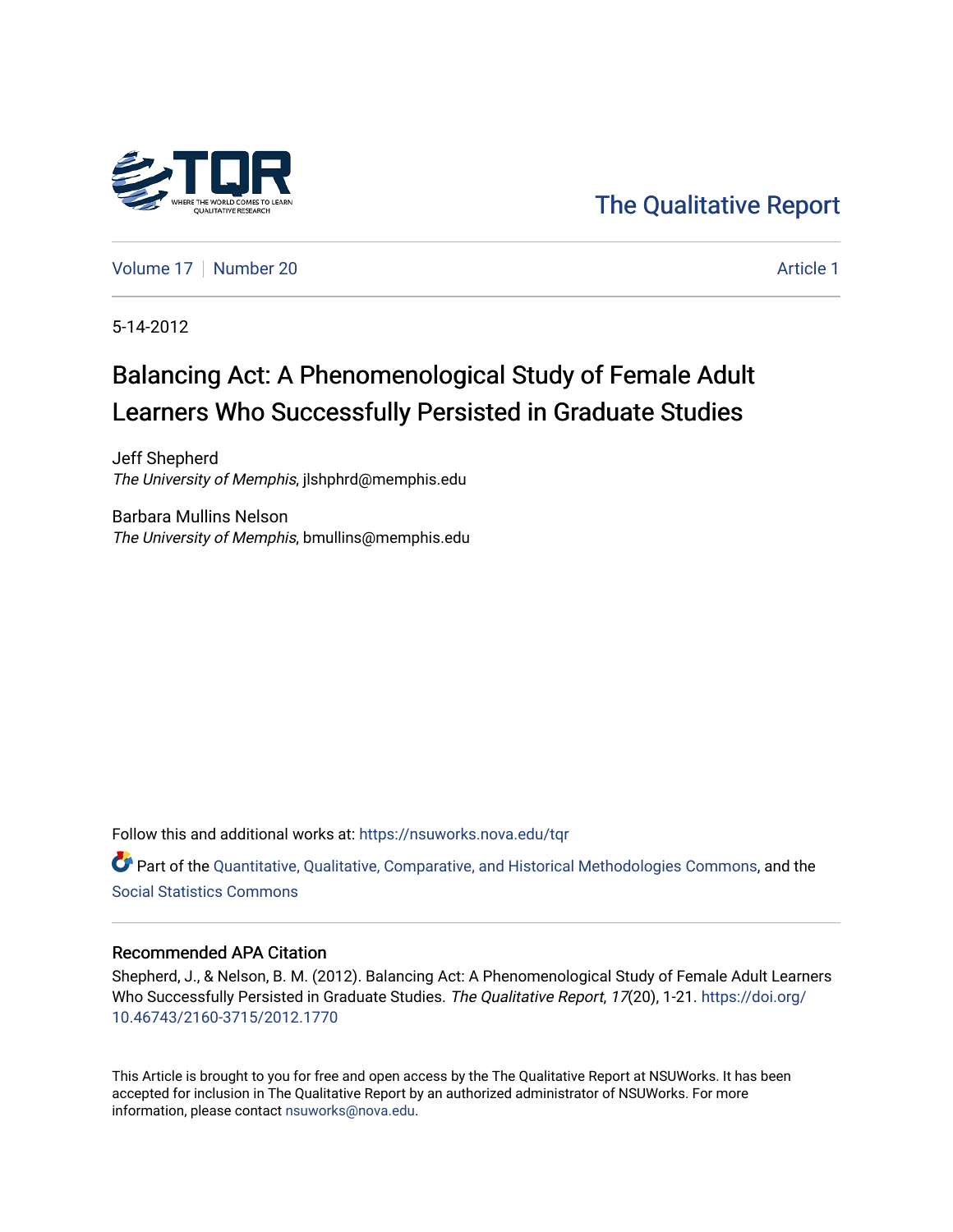

# Balancing Act: A Phenomenological Study of Female Adult Learners Who Successfully Persisted in Graduate Studies

# Abstract

A study was conducted utilizing Cross' (1981) barriers to adult learning as a framework to better understand how adults successfully complete their graduate studies. Participants in the study were solicited via Facebook and LinkedIn. Three female adult learners who persisted in their graduate studies while balancing demands outside academics including employment and family responsibilities were selected. The study found the barriers identified by Cross 30 years ago–institutional, dispositional and situational–were still relevant for these female graduate adult learners. The phenomenological approach allowed the participants to describe how they made meaning of these barriers while overcoming them to persist in their graduate studies.

## Keywords

qualitative research

## Creative Commons License



This work is licensed under a [Creative Commons Attribution-Noncommercial-Share Alike 4.0 License](https://creativecommons.org/licenses/by-nc-sa/4.0/).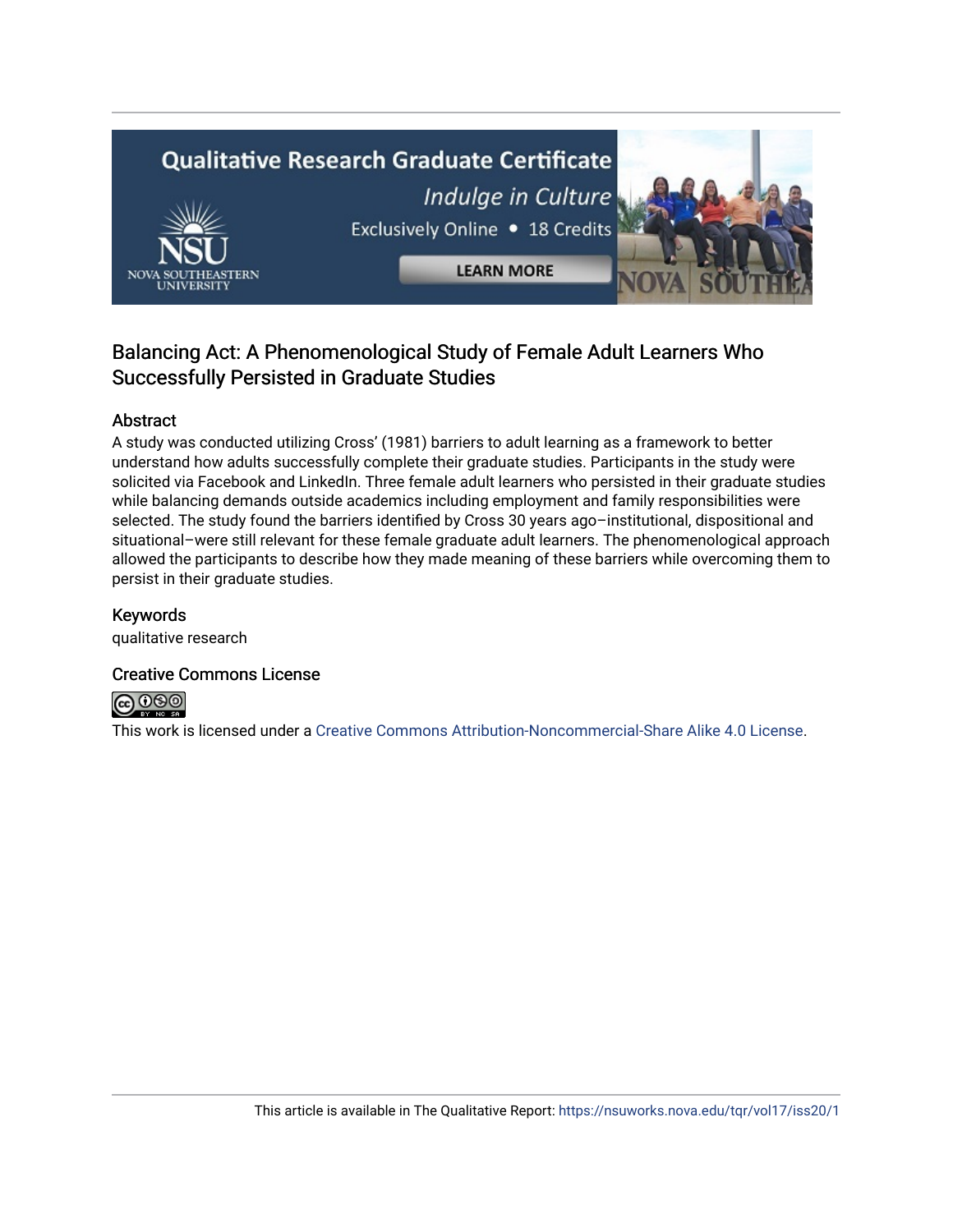# **Balancing Act: A Phenomenological Study of Female Adult Learners Who Successfully Persisted in Graduate Studies**

Jeff Shepherd and Barbara Mullins Nelson The University of Memphis, Memphis, Tennessee, USA

*A study was conducted utilizing Cross' (1981) barriers to adult learning as a framework to better understand how adults successfully complete their graduate studies. Participants in the study were solicited via Facebook and LinkedIn. Three female adult learners who persisted in their graduate studies while balancing demands outside academics including employment and family responsibilities were selected. The study found the barriers identified by Cross 30 years ago – institutional, dispositional and situational – were still relevant for these female graduate adult learners. The phenomenological approach allowed the participants to describe how they made meaning of these barriers while overcoming them to persist in their graduate studies.* 

Sarah cannot wait to be finished with school. Approaching the midpoint of her master's degree, she reflects on her challenges in the program thus far. Returning to higher education twenty years after completing her undergraduate degree in business, she is married with one daughter in college and another in high school. Her class schedule often conflicts with her daughter's extracurricular activities. Her spouse works full–time and spends much of his time on the road traveling. Compounding matters further, her school costs come directly out of the family budget. She hopes her efforts to complete graduate school will be worth the sacrifices she and her family are making.

Sarah's pursuit of a graduate degree is driven by her desire to change careers from business management to education. After being advised to pursue a teacher certificate program when interviewing with the local school board, she attempted to obtain information from the local university. Following this guidance, she tried to contact the local state university to learn more about the process. Reflecting on that experience, she stated:

I couldn't get anyone over there to talk to me, to give me a clear guideline of what I needed to do. And the reason I ended up (in my current program) was at least they had it in a format that I could read. They had a very small staff there, but they had a person that actually answered the phone. But it still wasn't very clear. If someone would have told me what I know now, I would have done something different. I know that.

Sarah also discusses her initial experience in the classroom after navigating the admissions process and enrolling in her first class in two decades:

The first class I took was a winter accelerated class. So it was a whole class in one month. It only met five times. So every single time you met a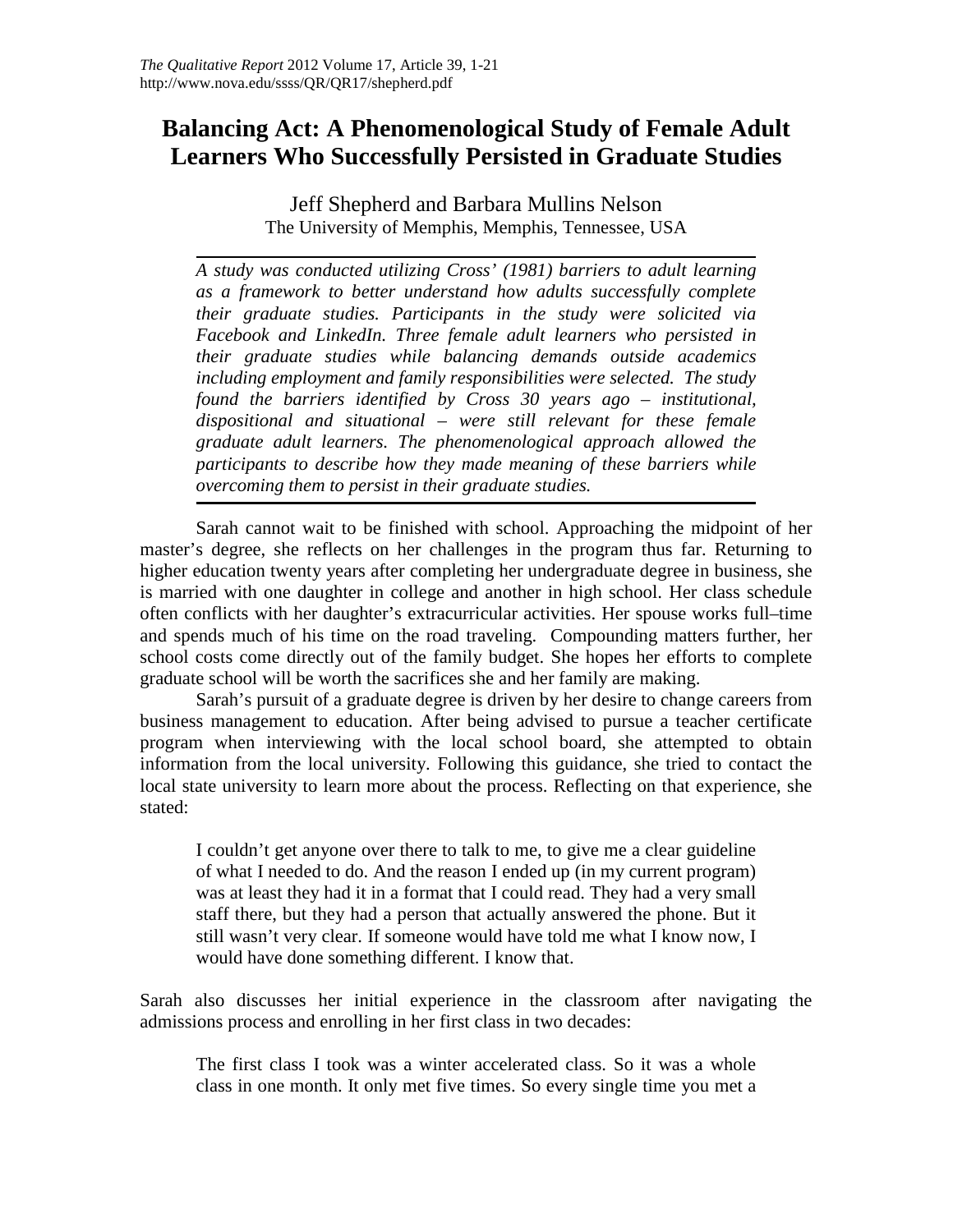major project was due. I was very overwhelmed not having been in school in over twenty years.

After attending the first week of class Sarah realized her academic pursuits were going to have a significant impact on her family. She talks about the impact of her decision to return to school on her family:

(The family) had a little meeting about 'this is what's going to happen' and 'this is what it means'. (My daughter) is in college too, but she was away at college, so mostly it was going to affect (my youngest daughter) because (my husband) is out of town a lot. And so, she was going to have to pull her weight a little more I suppose. They knew on the front end that I was not going to be available, as I was before, and they were going to have to pull their weight.

Sarah also reflects on the impact of her academic schedule on her ability to attend her youngest daughter's cross country and track events. Her daughter finished in the top 15 in the state the previous year. However, in the upcoming semester, Sarah will miss many of her daughter's cross country meets due to a class that is on the same day as the weekly meets. In a frustrated tone she says, "I even have a class on the Saturday of the state championship...If you miss one class it's a letter grade (penalty)."

In Sarah's reflection, we can see evidence of barriers and obstacles that could prevent her from successfully completing her graduate studies. After a significant review of literature related to adult learning, Cross (1981) found there is "enough consistency in the findings to give a generalized picture of what people say deters them from participating in adult learning activities" (p. 98). She grouped these deterrents into situational, institutional and dispositional barriers, describing them as follows:

*Situational barriers* are those arising from one's situation in life at a given time. Lack of time due to job and home responsibilities, for example, deters large numbers of potential learners in the 25– to 45–year–old age group. Lack of money is a problem for young people and others of low income. Lack of child care is a problem for young parents; transportation is a situational barrier for geographically isolated and physically handicapped learners. *Institutional barriers* consist of all those practices and procedures that exclude or discourage working adults from participating in educational activities – inconvenient schedules or locations, full–time fees for part–time study, inappropriate courses of study and so forth. *Dispositional barriers* are those related to attitudes and self–perceptions about oneself as a learner. Many older citizens, for example, feel that they are too old to learn. Adults with poor educational backgrounds frequently lack interest in learning or confidence in their ability to learn. (p. 98)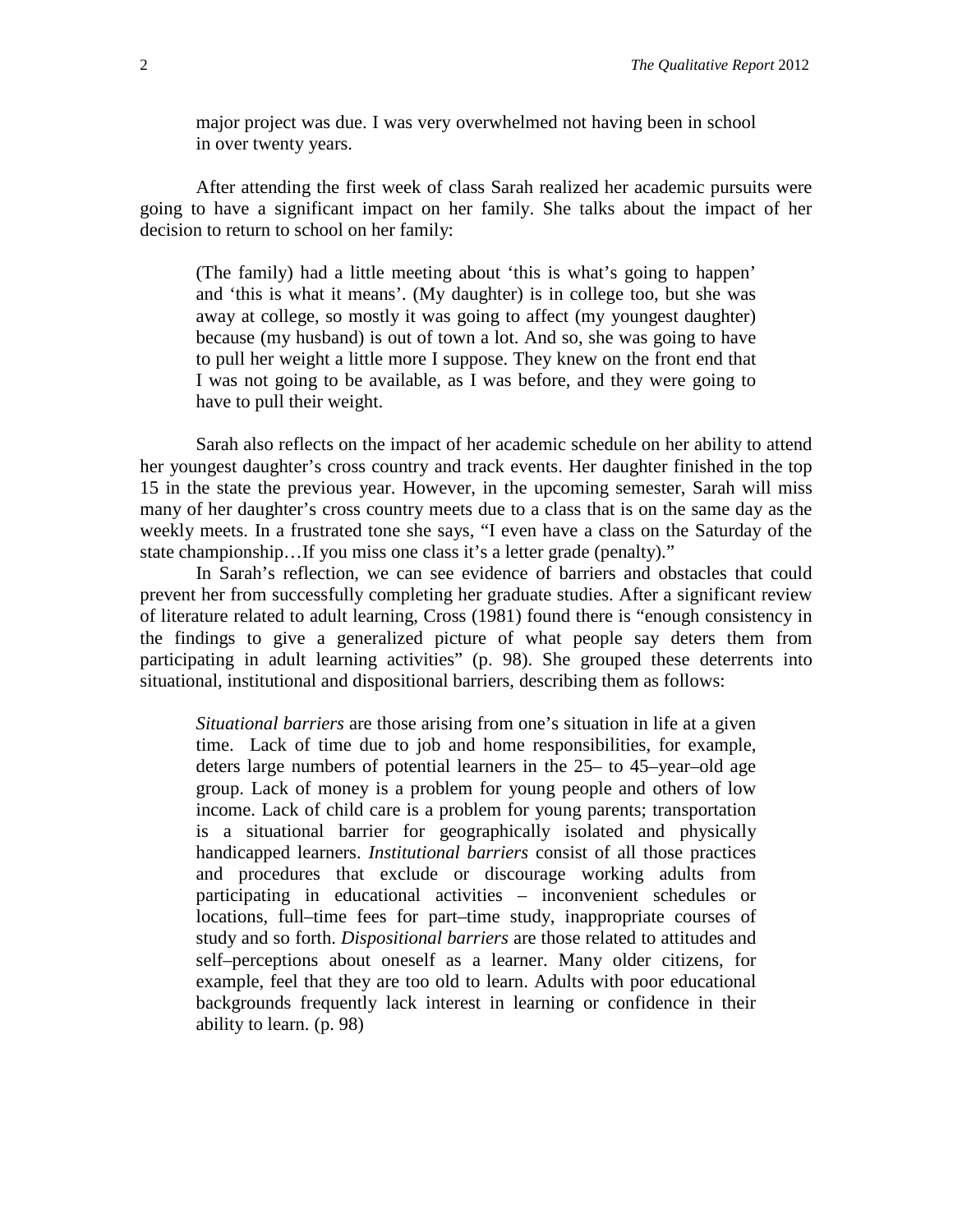While some may argue the barriers described by Cross (1981) are dated, we believe they take on new meanings for adult learners in the 21st century. In Sarah's story, we can see evidence of these barriers that puts her educational pursuits as an adult learner at risk.

#### **Role of the Researcher**

The study of adult learner persistence has been the primary topic of Jeff's doctoral studies over the last five years. His interest was stimulated by his experiences working in corporate America. He has worked 22 years in a field – medical devices – that is heavily populated with professionals who have successfully persisted in higher education which demonstrates their respective academic abilities. Although it is typical for college graduates to have a higher socioeconomic status as a result of their education and professional roles, he observed that few of his colleagues had completed graduate studies. Worse yet, he observed that most demonstrated no desire to pursue graduate studies in spite of financial support in the form of tuition reimbursement programs from their employer. He did not understand why individuals – who had successfully persisted, had the financial means, and had support from their respective employer – were not interested in pursuing graduate studies; thus, his interest in the field of adult education and the topic of adult learner persistence in graduate studies. Using a postmodern lens, Jeff conducted this study as a pilot for his future dissertation work which will focus on the experiences of adult learners who successfully completed graduate school.

Barbara has been a professor in Higher and Adult Education at the University of Memphis for 18 years. She received a PhD in adult education from Florida State University. Prior to entering academic life she spent more than 20 years as an adult educator in various settings. Her expertise in adult education and learning was utilized to help Jeff to design his study and to review his findings from the interviews and data analysis. Her input and review served as a triangulation method to ensure trustworthiness and credibility of the data.

#### **The Opportunity**

Findings from a 10–year longitudinal study of learners who completed their bachelor's degree in 1992–93 indicate that only 40% of the learners had enrolled in graduate studies by 2003. These learners had an average delay of 2.7 years after completing their baccalaureate studies before enrolling in a graduate program. Additionally, at the end of the ten–year period following the completion of their undergraduate degrees, only 62% of the 40% who had enrolled in graduate school had completed their graduate studies (Nevill & Chen, 2007). Effectively, only 25% of the learners who successfully completed their bachelor's degree in 1992–93 had completed graduate school ten years later. Therefore, approximately 75% of this group of learners has not completed graduate studies and 60% had not enrolled in a graduate program. Based on the 10–year longitudinal study, a large pool of potential graduate school candidates is available.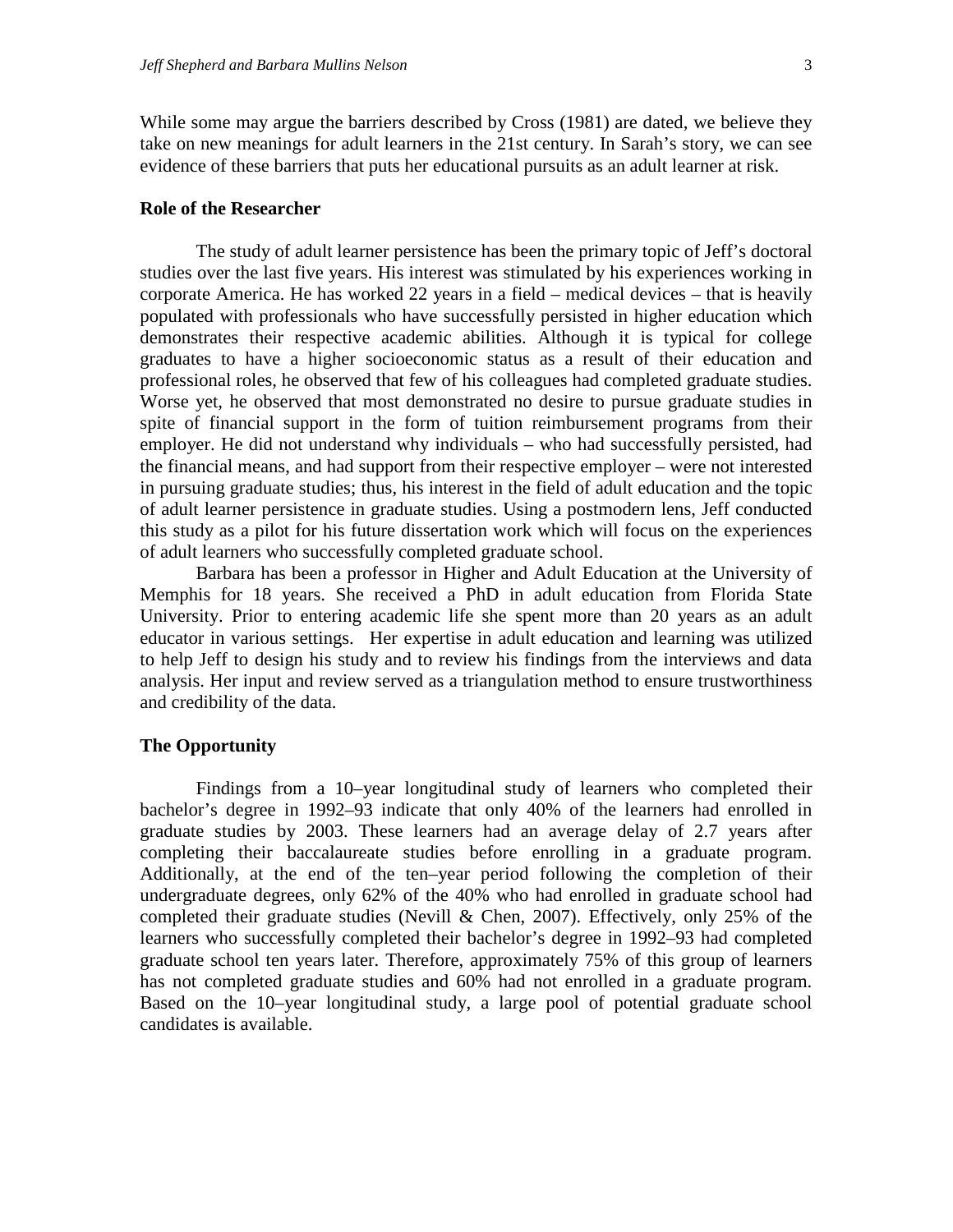#### **Why is Increasing Adult Learner Participation in Graduate School Important?**

It is widely known and accepted that higher levels of educational attainment have a positive effect on individuals, society and higher education (Bowen, Chingos, & McPherson, 2009; Nevill & Chen, 2007; Wendler et al., 2010). Income levels for individuals are positively correlated with educational levels; higher educational levels increase contributions to and participation in society; and participation in higher education benefits academies via increased enrollment rates and completion levels which has a positive effect on funding. And while money spent on education is typically viewed by individuals as an expense, Zakaria (2009) challenges this saying "in a knowledge– based economy, education functions more like savings – it is spending forgone today in order to increase human capital" (p. 201). Phillips (2005) reinforces this view saying that we are in a "knowledge era" whereby "the economy's base has moved from agricultural to industrial to intellectual" (p. 100).

#### **Human Capital**

It is important to encourage and support more adult learners to participate and complete graduate school because there is a *significant* opportunity to increase human capital in the United States. Human capital can be described as the combined knowledge, skills and abilities of individuals within an organization which in turn contributes to improving the productivity and profitability of an organization (Phillips, 2005; Society for Human Resource Management, 2006). Adult learners who successfully complete graduate school realize important learning experiences, increase professional development, and enhance leadership skills as a result of their graduate school experiences (Conrad, Duren, & Haworth, 1998). Human capital in organizations is developed and grown with such experiences. However, on a larger scale, it is important to increase human capital in the United States to remain globally competitive. Kazis et al. (2007) say, "The United States runs the risk of being hobbled economically by an adult population that is insufficiently qualified to meet the demands of the modern workplace" (p. 2).

For example, India and China have significantly increased their efforts to lure their human capital home from the United States to support their own growing economies. And they are investing significantly in higher education to retain talent as well. This puts the potential supply of human capital for the United States at risk (Zakaria, 2009). Bowen, Chingos and McPherson (2009) reinforce Zakaria's position, explaining the need to increase the pursuit and completion of advanced degrees. Based on data from the 2000 Census, they claim that approximately 50% of people who hold doctorates in the fields of engineering, math and science in the United States are foreigners. Due to the trends in higher education abroad and the globalization of the world economy, Bowen et al. insist that the United States must "do a better job of growing its own timber" (p. 7) by encouraging the pursuit and completion of advanced degrees among its own citizens.

Completing graduate studies and increasing human capital is critical for the future competitiveness of organizations and for the United States. And as indicated earlier, only 25% of the learners who successfully completed their bachelor's degree in 1992–93 had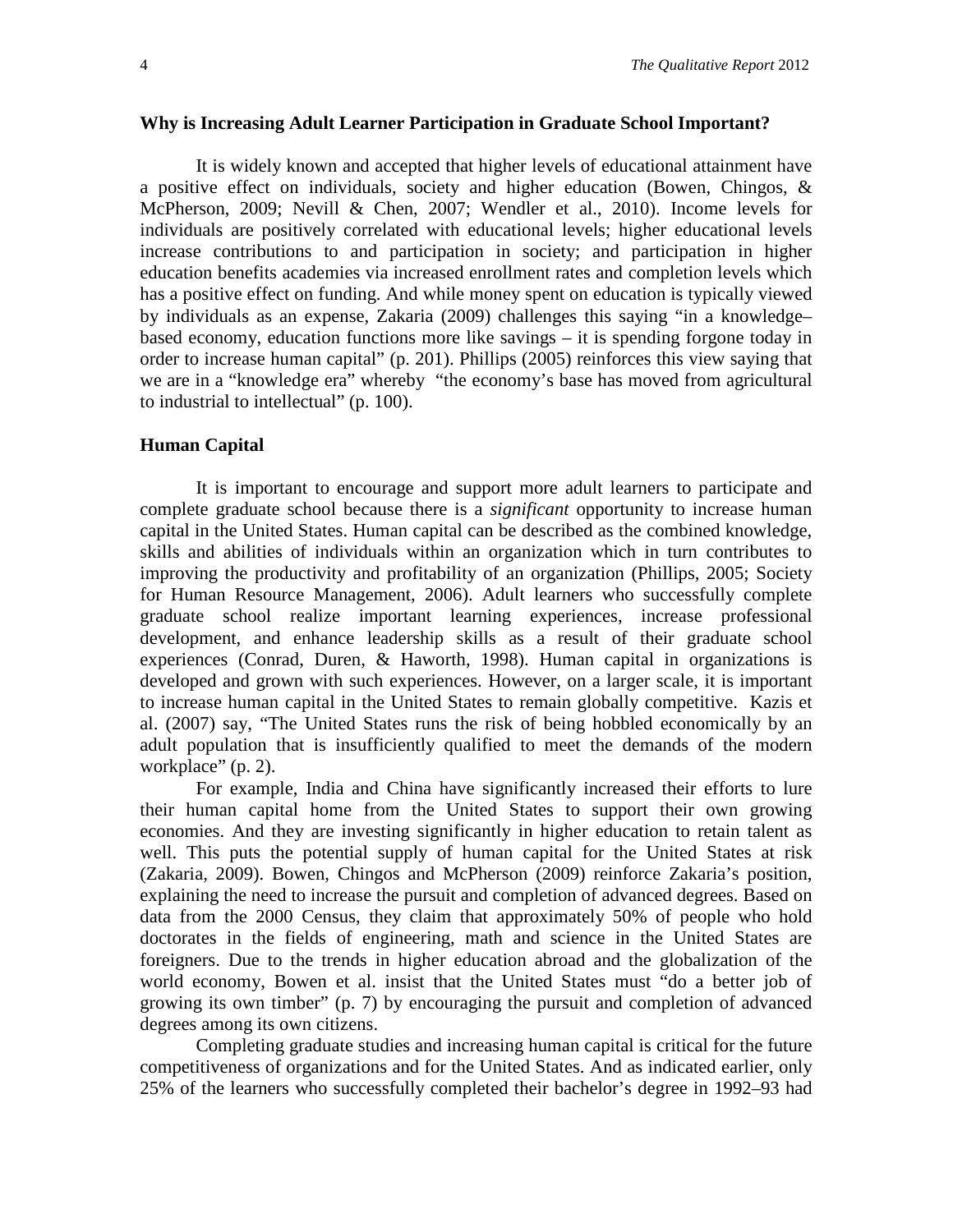completed graduate school by 2003. Based on this, a significant opportunity to increase the attainment of advanced degrees – and thus human capital – exists.

#### **The Study**

In the study presented here, Cross' (1981) barriers for adult learners were utilized as a framework for discussion with adult learners who have successfully persisted in their graduate studies while maintaining multiple responsibilities in addition to their academic pursuits. The reason for this approach was twofold. First, the study sought to determine if Cross' (1981) barriers to adult learning are still relevant, particularly for adult learners in graduate school. Secondly, the study was conducted in an effort to provide hope and encouragement to other adult learners in the midst of their graduate studies or adult learners who dream to pursue such studies.

Rather than conducting a study to identify barriers related to persistence for graduate adult learners, this study focused on better understanding how adults successfully complete their graduate studies in spite of the barriers. Instead of asking, "What are the barriers?" this study asks, "How do successful graduate adult learners persist in spite of barriers?"

This question assumes that graduate adult learners face some type of barrier in their academic pursuits. The literature is clear that undergraduate degree attainment is affected by socio–economic status (SES), race and gender (Bowen et al., 2009). It is reasonable to believe these characteristics and others such as increased family and professional responsibilities (Nevill  $& Chen, 2007$ ) persist in graduate degree attainment as well. The authors also believe that graduate adult learners must still contend with institutional, dispositional and/or situational barriers described by Cross (1981) in their academic pursuits. Findings from this study may assist institutions of higher education in their goals to better serve graduate adult learners. In addition, this understanding and knowledge may provide hope and encouragement to adults who have yet to return to higher education to pursue graduate studies by focusing their attention on "how you can succeed" instead of "why you may fail".

#### **Background of the Problem**

The growth of the adult learner population in higher education is well documented in the literature (Kasworm, 2003a, 2003b; Lamdin, 1992; Lundberg, 2003; Pascarella & Terenzini, 2005; Quinnan, 1997; Thomas, 2005). Yet, while this population includes adults who are returning to higher education to pursue graduate studies, the literature tends to primarily focus on adults who are pursuing associate and bachelor–level degrees or certificate programs. Quinnan (1997) said he "had a difficult time locating any research pertinent to adult education that did not succumb to overused arguments for skills development, literacy training, or technical preparation as primary themes" (p. 61). Polson (2003) claims this lack of attention may be because most graduate adult learners maintain other non–academic responsibilities and study on a part–time basis versus a full–time basis. Thus, there is a lack of literature focused on adult learners' pursuit of graduate studies.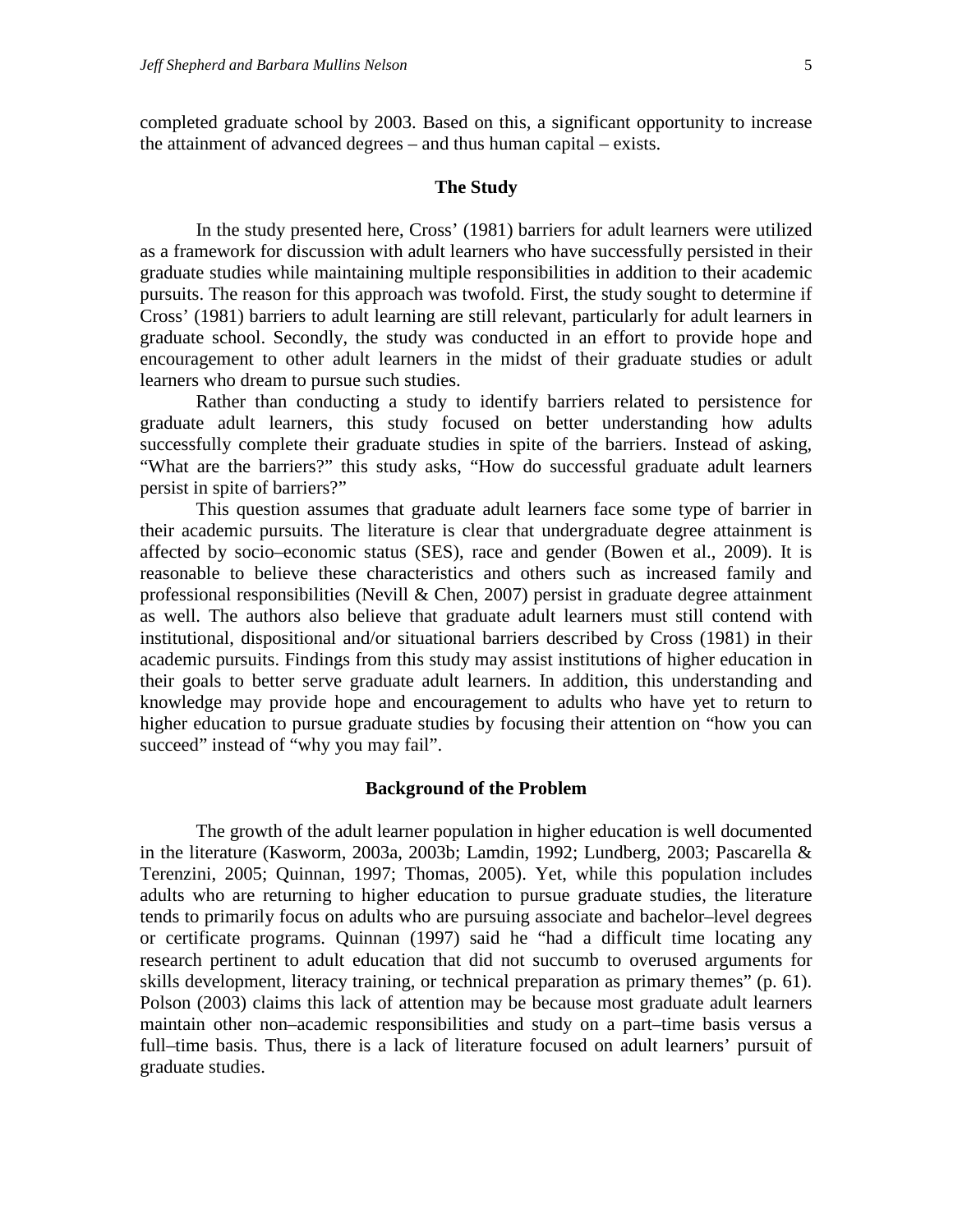So, what about the adult learners who choose to continue their education in graduate school? Is this to say that it is not important to understand the issues associated with persistence of adult learners at the graduate level? Nevill and Chen (2007) discuss the importance of graduate school persistence to society while noting the effect of family and employment responsibilities on graduate school persistence for adult learners. How do adults, specifically those who work part– or full–time with family responsibilities as single or married parents, successfully persist? To strengthen the literature and to support these adult learners, higher education faculty and staff, industry leaders and adult learners new to graduate studies need to understand the how graduate adult learners successfully persist while maintaining multiple responsibilities in addition to their academic pursuits.

#### **The Adult Learner**

The discussion begins by asking, "Who is the graduate adult learner?" In terms of age, adult learners have been defined in the literature as being as young as 22 while others have claimed that students greater than 25 years of age should be classified as adult learners (Cross, 1981; Horn, Cataldi, & Sikora, 2005; Kasworm 2003a, 2003b; Lamdin, 1992; Quinnan, 1997). As a graduate adult learner at the University of Memphis, I was curious if my institution had a formal definition of the adult learner. I found that the University of Memphis (2010) describes adult learners in the 2010–2011 Student Handbook and Planner as follows:

Our defined population of adult students is 25 years–and–older, usually attends school full or part–time, works full or part–time, may be married, single, divorced, or widowed. Adult students may have dependents or have other family responsibilities. An adult student may have started college some time ago, or may be a first time college student later in life. (p. 14)

Based on the traditional age of high school graduates (18) and the traditional length of baccalaureate studies (4 years), it is reasonable to conclude that most graduate students are 22 years old or older. Thus, one could argue that *most* graduate students are adult learners on the basis of age alone. However, while age was an important criterion for the definition of a graduate adult learner in this study, it was not the sole criteria for inclusion.

#### **Rational for the Study**

Identification and discussion of barriers that exist in the path of undergraduate adult learners are discussed in the literature extensively (Cross, 1981; Hensley & Kinser, 2001; Kasworm, 2003a, 2003b, 2008; Lundberg, 2003; Quinnan, 1997; Thomas, 2005).However, literature regarding graduate studies at the masters, first professional, or doctorate level is scarce. While Cross (1981) and Quinnan (1997) specifically raised concerns regarding barriers formed by institutions of higher education for adults at the undergraduate level, little can be found in the literature regarding institutional barriers for graduate adult learners. Is it assumed that this group of learners does not have problems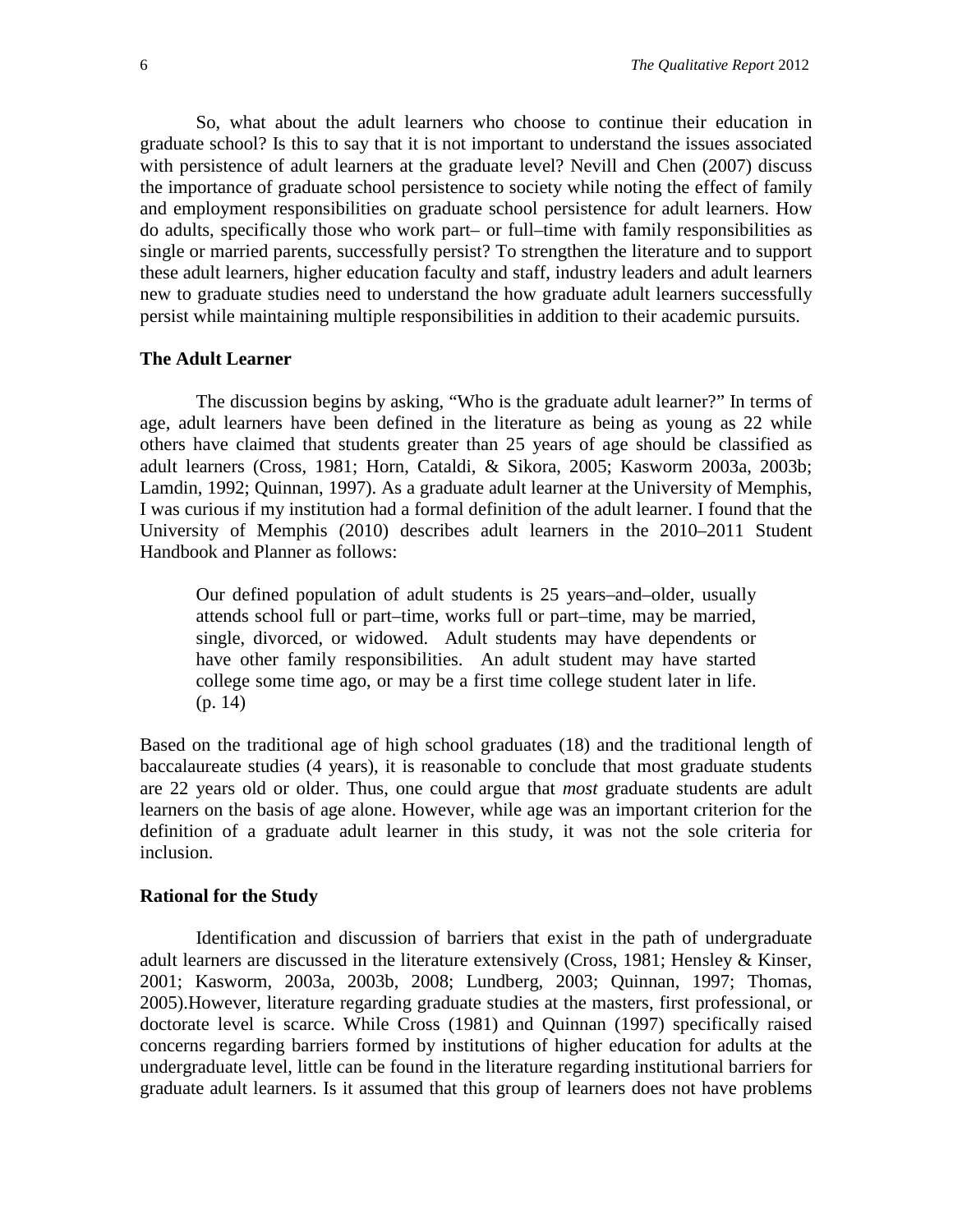navigating within the halls of higher education? Expanding this thought to situational barriers, is it assumed that graduate adult learners do not have challenges in balancing family responsibilities and/or work demands in addition to their academic pursuits? Perhaps it is the notion that adult learners who have completed undergraduate studies possess an advantage – financially and dispositionally – in comparison to their counterparts pursuing undergraduate studies – that drives the imbalance in the literature regarding academic persistence for adult learners? Or perhaps it is simply the large number of undergraduate students who are pursuing baccalaureate and associate degrees or certificate programs in comparison to graduate students pursuing the masters or doctorate that drives this imbalance in the literature.

Wendler et al. (2010) insist that increasing educational attainment in graduate school is critical to the competitiveness of the United States in the global economy. They claimed that "graduate education goes beyond just providing students with advanced knowledge and skills – it also develops critical thinking skills and produces innovators" (p. 1). Conrad, Duren and Haworth (1998) found that "by providing students with the kinds of learning experiences, professional development experiences, and leadership experiences that enhance their ability and willingness to become leaders in their profession and in society, master's programs have become bridges between our colleges and universities and the large society" (p. 76). Given these views and the increase of adult learners in higher education, it is evident that more research on the experiences of graduate adult learners is warranted. This is the primary driver of Jeff's intended dissertation research on the topic of graduate adult learner persistence. This study served as a pilot study for his future research.

#### **Research Focus**

The intent of this phenomenological study was to better understand the experiences of adult learners who have successfully completed graduate school while maintaining multiple responsibilities. These adult learners transitioned from young adulthood through baccalaureate studies to a life inclusive of family, career or other duties, such as civic or volunteer services, prior to returning to school to pursue and complete their graduate degree. The study may provide hope and encouragement to other adult learners in the midst of their graduate studies or adult learners who dream to pursue such studies and thus support the growth of human capital. In addition, the study sought to determine if the institutional, dispositional and situational barriers described by Cross (1981) are still relevant in higher education today – particularly among graduate adult learners.

#### **Literature Review**

In spite of additional life demands faced by adult learners, they are driven by several factors to pursue graduate school. These include, but are certainly not limited to, things such as a desire to change their career paths which is often described as the "encore career" (Bank, 2007; Freedman, 2007; Wofford, 2008), economic reasons such as maintaining their marketability or competitiveness within the workforce (Go, 2008), or life changes such as the loss of a spouse via death or divorce (Kasworm, 2008). But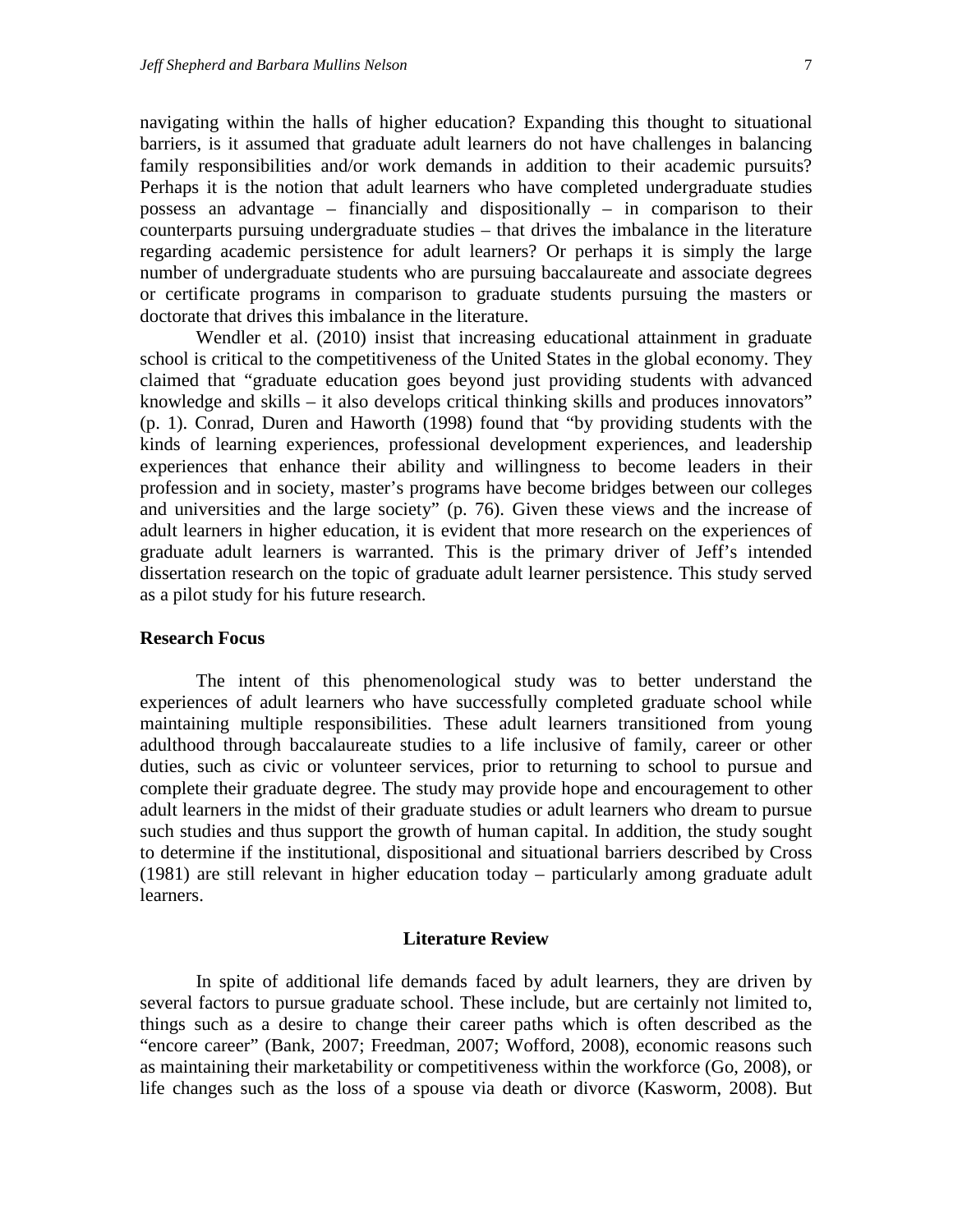regardless of the source or magnitude of these motivations, adult learners often struggle to balance their academic desires and dreams with the challenges of family, financial, and/or work responsibilities. These demands and the resulting balancing act, in spite of prior academic attainment as evidenced by the completion of undergraduate studies at the baccalaureate level, weaken persistence at the graduate level for adult learners.

When literature regarding persistence in graduate studies is located, it appears to focus primarily on doctoral candidates. For example, Roberts and Plakhotnik (2009) reflected on their experiences as doctoral candidates discussing the role of support systems in graduate adult education to aid in their persistence. Mentorship, formal support within the program and other significant relationships, such as family and friends, were discussed at length. However, Roberts and Plakhotnik made no mention of responsibilities outside of academics, which would mean they were adult learners on the basis of age (assuming they were not child geniuses as they did not disclose their respective ages). This means they may be classified as "students who work – individuals who saw themselves as students first, working to help pay expenses" rather than "employees who study – individuals who see themselves as workers first, taking college programs to help the improve their job prospects" (Kazis et al., 2007, p. 9). Thus, Roberts and Plakhotnik may not meet the more stringent definition of an adult learner utilized in this study which includes multiple responsibilities outside of academics.

It appears the dearth of literature on graduate adult learners maybe driven by the notion that they do not face the same barriers to academic persistence as those without previous academic attainment. Quinnan (1997) suggests this view saying "those who have established professional credentials and are pursuing more specialized degrees employable in the service of capitalism receive a remarkably different greeting than adults struggling to obtain a liberal education" (p. 59). However Polson (2003) challenges Quinnan's views, suggesting the services needed to improve or reduce graduate school attrition rates for adult learners with responsibilities outside of academics.

While it is likely that graduate adult learners do not face the same barriers as traditionally–aged students or even adult students who are pursuing undergraduate education, many graduate adult learners are professionals who have many responsibilities as full–time employees and family members while pursing their academic goals (Polson, 2003). And although many of these learners may have a higher socioeconomic status as a result of their undergraduate degree and professional position, these learners may still have to overcome situational, institutional and dispositional barriers as identified by Cross (1981) to successfully persist in their graduate studies.

For example, due to situational issues such as work and/or family responsibilities, graduate adult learners often do not have the time to socially integrate on campus with fellow students. While a lack of social integration has been demonstrated to have a negative effect on academic persistence (Pascarella & Terenzini, 2005), Lundberg (2003) found that the role of relationships for adult learners was different from younger students. Specifically, she found that faculty–student relationships were more important and educationally related student interaction (peer teaching and peer discussion) was less important to adult learners in comparison to their younger counterparts. She concluded that the role of social integration "is one that is especially unclear for adult students….their lives often contain multiple off–campus responsibilities and relationships that may limit their time available for investment in social relationships" (p. 665).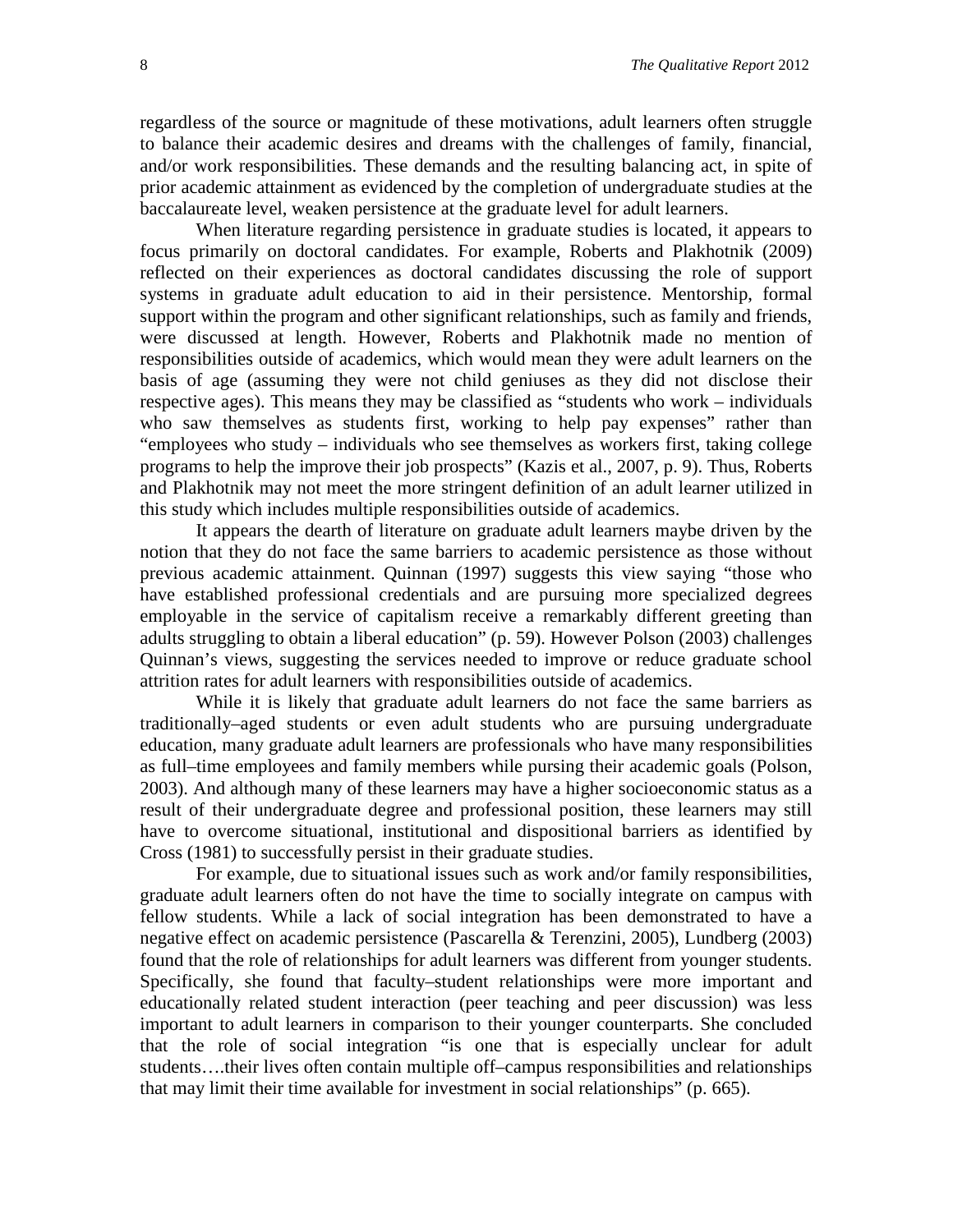Powell (1999) also discusses perseverance or persistence for professionals returning to higher education. His experiences with this group of learners indicate that the primary reason this group of learners fail to persist is a result of their inability to balance life activities and not due of their academic abilities. Kasworm (2008) points out that "college for most adults is not a physical separation from their past worlds. Rather, most adults continue their complex lives – with the added challenging role of student" (p. 27). Polson (2003) supports this stating that adult learners "find themselves without peers with whom they can relate easily; most have responsibilities to others that strain their time and their finances" (p. 60). Obviously, adult learners who have multiple responsibilities outside of academic pursuits have barriers to overcome to successfully persist.

Situational, institutional and dispositional barriers may take on new meanings for graduate adult learners 30 years after Cross (1981) proposed them. For example, it is commonly known that participation by females in the workforce and higher education has increased since 1981. Since it is not uncommon for females to be the primary caregiver of children in the home, the situation is especially challenging for female parents who attend graduate school. From an institutional perspective, the internet makes it more convenient to register and pay for classes and purchase books online in comparison to 1981. Therefore, it helps in overcoming situational challenges that may have existed in the 1980's. Dispositionally, it is the researchers' basic belief that graduate adult learners may have fewer dispositional challenges in comparison to undergraduate students. This belief is based on the confidence that graduate adult learners have gained as a result of successfully completing baccalaureate studies. However, as a word of caution, Polson (2003) found that if graduate adult learners do not feel supported by faculty, they may struggle academically and psychologically.

#### **Methodology**

Bhattacharya (2007) and Creswell (2007) said phenomenology is about the essence or experience of the individual or group of individuals, which is described by how they make meaning of the phenomenon they experience. Since the primary research question is focused on how successful graduate adult learners persist in spite of barriers, a phenomenological approach was employed. This approach allowed the researchers to focus on how the adult learners' made meaning of the completion of their graduate studies as they maintained multiple responsibilities outside of their academic pursuits. Data were collected via personal interviews. The interviews were transcribed and member checked (Bhattacharya, 2007) to ensure accurate representation of the participants' stories. Following completion of the interview transcripts, the participants' responses were analyzed for themes related to Cross' (1981) barriers to adult learning.

#### **Institutional Review Board (IRB) Approval**

Prior to collecting data, approval from the Institutional Review Board at the University of Memphis was requested. This request and approval was a requirement of Jeff's residency research project. The request included the purpose of the study, the proposed methods and procedures, a section describing how human subjects would be selected and handled, an assessment of the potential risks and benefits, and a description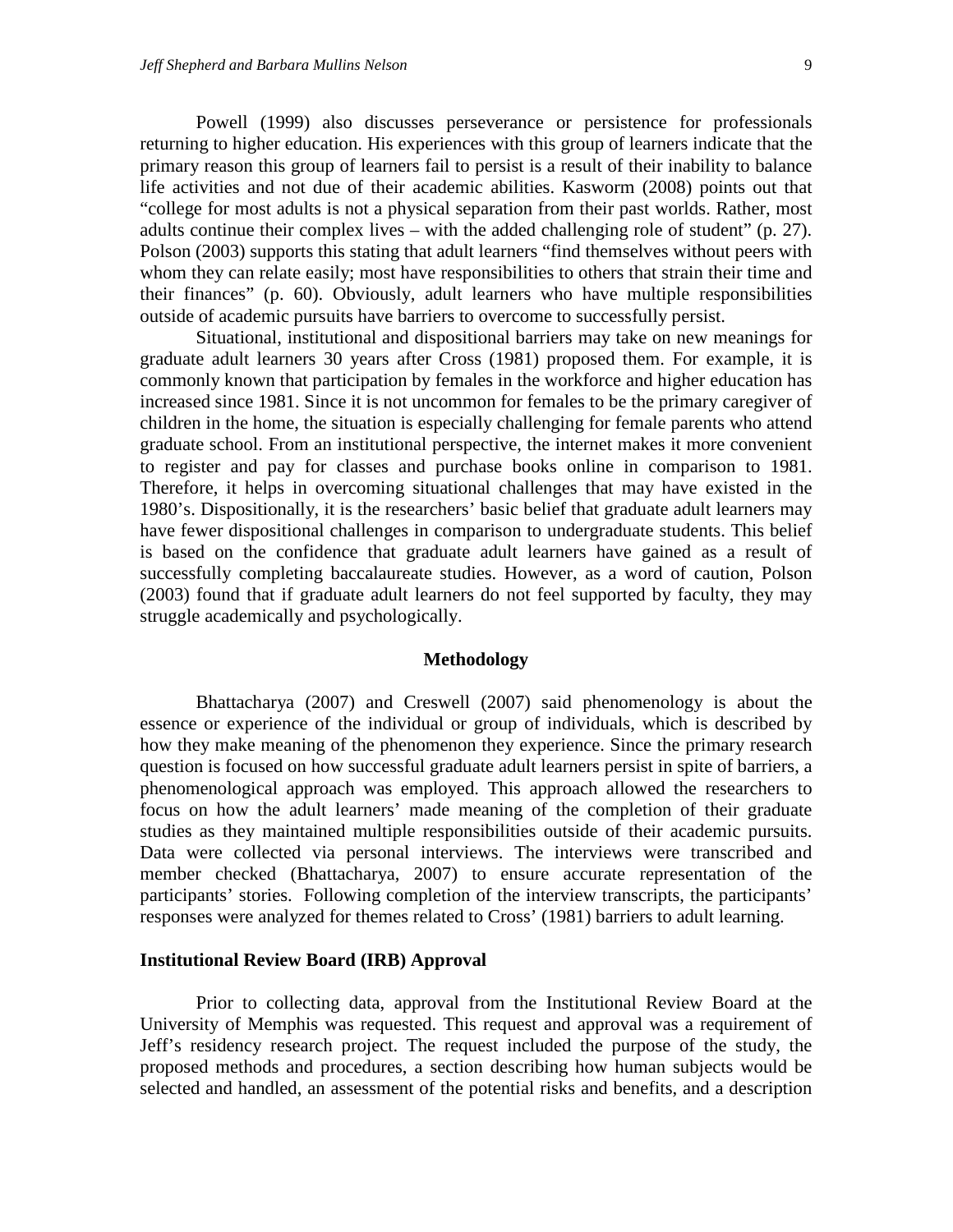of how confidentiality would be maintained. In addition, a copy of the Informed Consent Form and proposed interview questions were included in the IRB submission. After receiving approval from the IRB, the solicitation process ensued.

#### **Participant Criteria and Selection**

Earlier we defined the adult learner as an adult who had transitioned from academics to a life inclusive of family, career, and other duties such as civic or volunteer services. Based on these criteria, the study focused on the type of graduate adult student who would be described as "employees who study" versus "students who work" (Kazis et al., 2007). Therefore, criterion sampling (Creswell, 2007) was utilized for this study focusing on adult learners who persisted in their graduate studies while balancing demands outside of academics such as employment and family responsibilities. Participants for this study were solicited on Facebook (a social networking website) and LinkedIn (a professional networking site). The researcher posted requests for participants in the study asking for volunteers and referrals in his status updates on each website. Initial responses from both sites included males and females. Those who were interested were contacted via email or phone by the researcher explaining the criteria to participate in the study, the interview process and the time commitment required for the study. The males who had expressed interest in participating quickly faded from the scene. Others who did not meet the criteria of the study were thanked for volunteering but not selected for participation. Three females who met the criteria for the study were identified and selected. The lack of diversity in the participants suggests that other strategies may be required to solicit a more diverse participant pool for Jeff's future dissertation research. In addition, the lack of diversity limits the transferability of the findings of this study to non-female graduate adult learners.

#### **Participants**

The three participants were females in their forties, married, and mothers during their period of studies. The first participant, Alice, met the criteria of an "employee who studies" versus a "student who works" (Kazis et al., 2007) because her career is the primary focus of her day and higher education is pursued on a secondary, part–time basis. She is a full–time elementary special–needs teacher and her three children attend middle and high school. She completed her master's degree through on online program at a for– profit institution.

Betty has three elementary and middle school children. She worked multiple part– time jobs during her graduate studies. Betty completed her master's degree on campus at the public state university where she completed her baccalaureate degree. This required her to spend many hours commuting to and from campus while balancing work and family demands. The commute for Betty was a one hour drive each way.

Charla is the stepmother of a teen–aged son during her studies. Charla left full– time employment as a mathematics teacher to work as a teaching assistant through her graduate studies. In Charla's case, it may be argued that she was a "student who worked" versus an "employee who studied" due to her role as a teaching assistant. However, for the purposes of this study of adult learners with *multiple* responsibilities outside of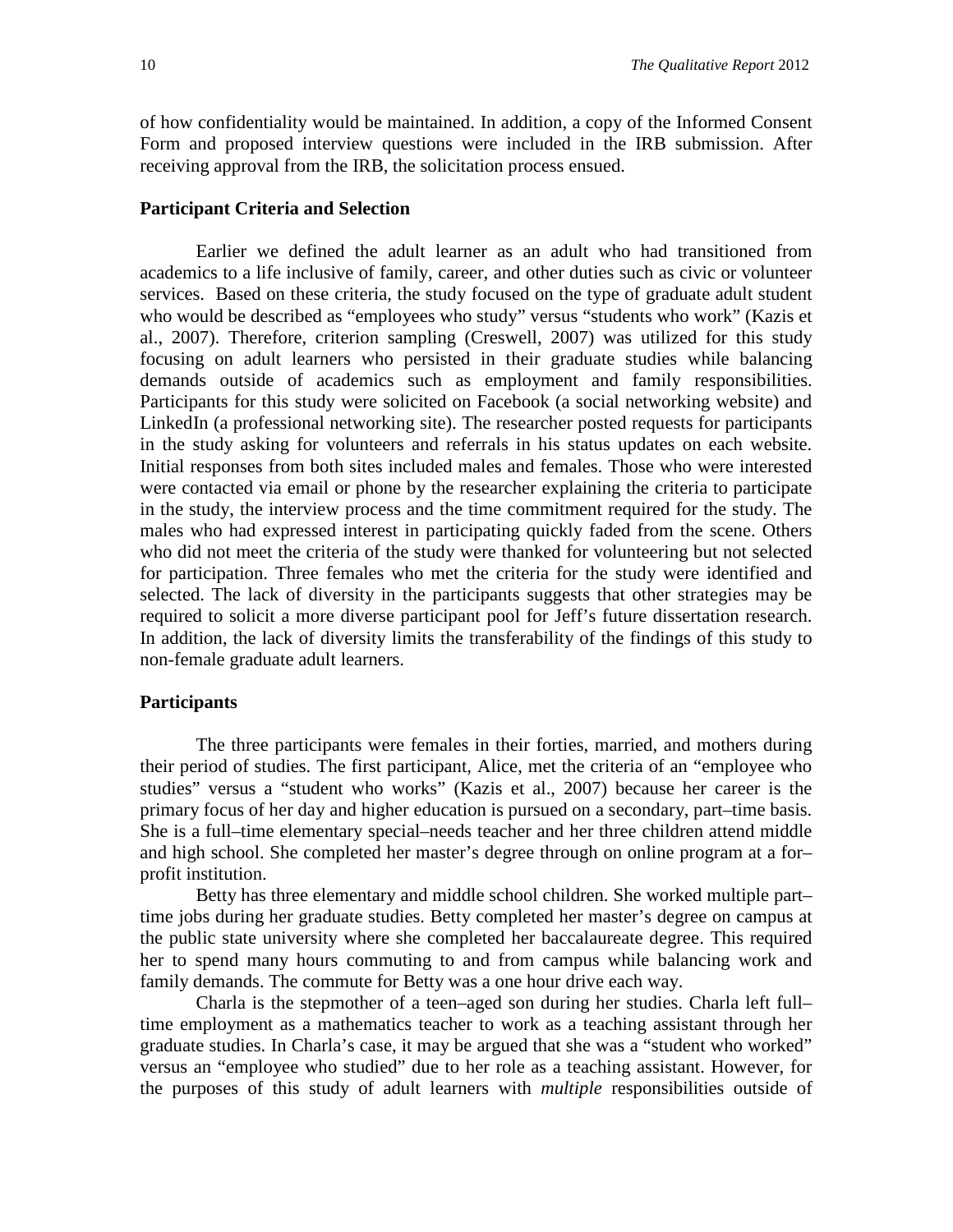graduate studies, Charla was retained in the study. This was primarily due to the level of her graduate studies – the doctorate – and the issues associated with the addition of a teen–aged stepson to her household at the time of her studies. Charla completed her doctoral studies at a public state university.

Alice, Betty, and Charla each successfully persisted in graduate school while maintaining multiple responsibilities. Therefore, their experiences offer insight into how graduate adult learners overcome Cross' (1981) institutional, dispositional, and situational barriers. Each participant was interviewed to 1) gain a better understanding of the barriers or challenges she faced during her graduate studies; and 2) determine if the barriers described by Cross (1981) are still relevant 30 years later for adult graduate students.

#### **Data Collection and Analysis**

Prior to beginning the interviews and data collection, the study was explained to each participant individually. The purpose of the study was explained in detail in either a face–to–face meeting or via a phone conversation. After each participant confirmed they understood the purpose of the study, they were requested to read and sign the informed consent form prior to beginning individual interviews. The content of this form was discussed thoroughly to ensure understanding prior to participation.

The importance of maintaining participant and institutional confidentiality was discussed at length with all participants. As such, the participants and the institutions they attended were given pseudonyms to protect their identity. The interviews were recorded digitally and were transcribed by Jeff. The transcripts were supplied to the participants to ensure that their respective thoughts, perspective, and intent were accurately captured. The participants were encouraged to clarify and correct the transcripts to ensure their thoughts and feelings were accurately reflected in the data. The researcher also followed up with each participant via email or a phone call to ensure an accurate understanding of any changes submitted by the participant.

The interview with Alice was conducted in a local public library. Betty's interview was conducted in a shopping mall as her boys shopped prior to a scheduled doctor's appointment. Distractions were minimal since the interview was conducted mid– afternoon in the middle of the week. Since Charla resides in a different region of the country, her interview was conducted via a phone conversation.

Data analysis occurred simultaneously with data collection by the primary researcher. Significant statements and clusters of meaning were identified from the interview data. From this, textural (how) and structural (what) descriptions of the participants' experiences were developed. This led to the essence of the participants' experiences (Bhattacharya, 2007). The data was then compared to the three barriers to adult learning defined by Cross (1981) and themes were identified.

Each participant was given a copy of their interview transcript for review and to allow them to reflect and clarify any of their responses. This is a method of triangulation referred to as member checking (Bhattacharya, 2007). Also, findings from the interviews and data analysis process were reviewed with Dr. Mullins–Nelson. As discussed earlier, her experience in the field of adult education was utilized to ensure trustworthiness and credibility of the findings. Using another researcher's experience and expertise for data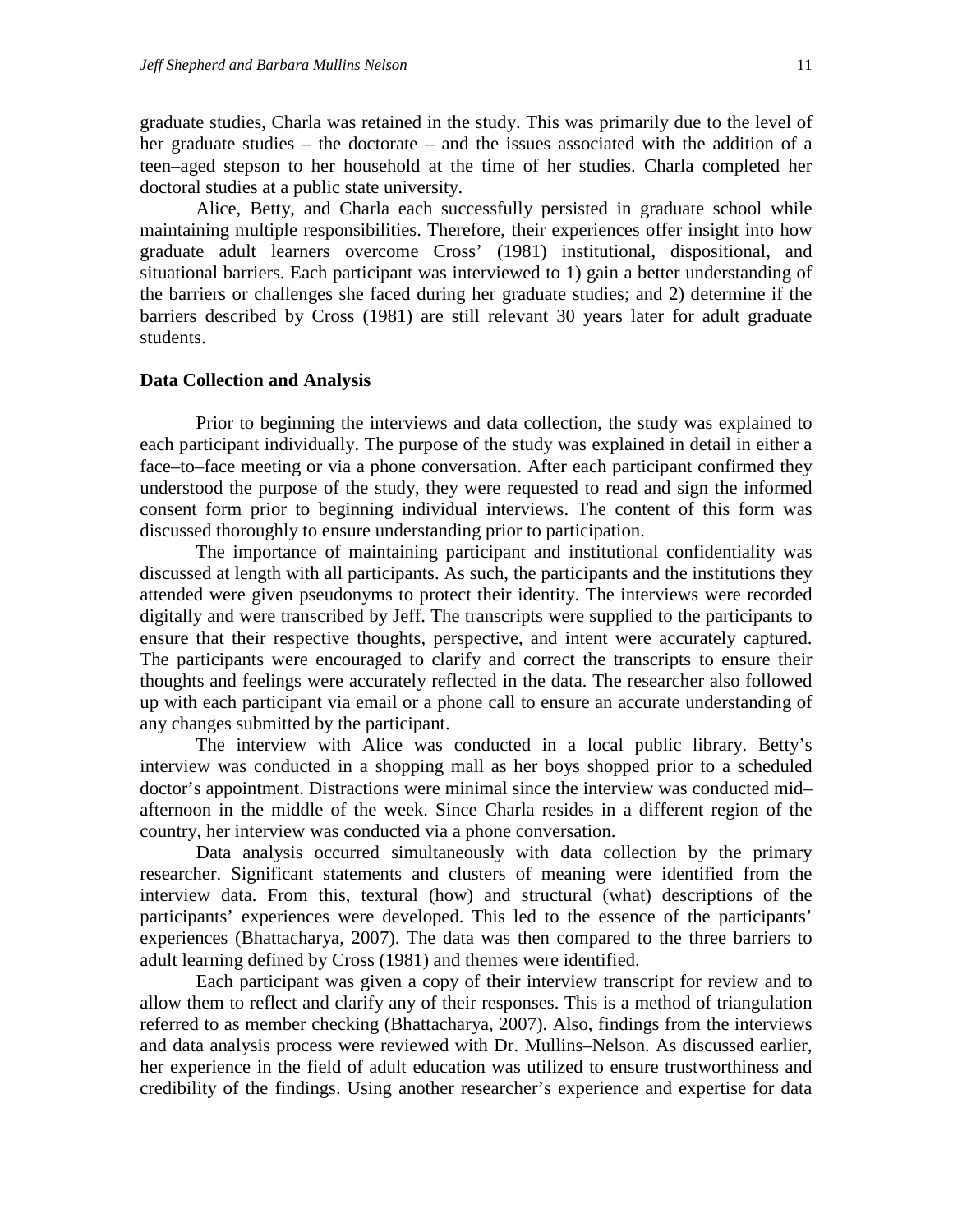verification is another form of triangulation that was used to verify data (Huberman & Miles, 2002). The last form of triangulation that was employed was the use of thick descriptions. Creswell (2007) says that a thick descriptions "creates verisimilitude and produces for the readers the feeling that they experience (the readers), or perhaps could experience, the events described" (p. 194).

Consistencies in the findings were evident between the participants. In addition, new themes were not emerging from the interviews, subsequent member checking process, and expert review. Based on these observations, data saturation for these participants had been reached.

#### **Results**

Although the study was not intended to identify motivations to pursue graduate school, motivations were a theme that emerged early in the interview process. It became evident that motivations to return to higher education for graduate studies were primarily centered on anticipated financial gain or career change for the participants in this study. For example, Alice knew that successfully completing a master's degree would result in a \$4,000 pay increase. She said this was the primary reason that she chose to pursue graduate studies. Betty's return to school was driven by a sudden change in her employment status as her photography contract was not renewed by her employer. And Charla was motivated to advance her career from teaching in high school where she often had to deal with parents to a teaching position in higher education. Considering the motivations for Alice, Betty, and Charla, internal motivations such as a desired career change and external motivations such as the loss of a job or increased pay are evident.

While the sample size was small and all female, perhaps it is representative of the higher participation rates of adult females in higher education. For example, data from the Organisation for Economic Co–Operation and Development (2010) indicates that 52 percent of females between the ages of 35 and 44 participate in formal and/or informal learning in the United States in contrast to 46 percent of males. This gap is even wider in the 45 to 54 year old age group with 54 percent of females participating versus 42 percent of males. Snyder and Dillow (2010) note an increasing trend in female participation in higher education as well. They claim that post baccalaureate studies increased by 61 percent in a ten–year period between 1998 and 2008 for females. During the same period, they indicate that male participation only increased by 30 percent. In addition to these participation trends, females have also demonstrated a higher educational attainment rate at the undergraduate level (Bowen et al., 2009). These trends and the method of participant solicitation described earlier may explain the all–female participation in this study.

#### **Institutional**

When compared to the time of Cross' (1981) writings, higher education provides more options for adult learners at all levels. These increased options may be driven by a better understanding of adult learners' needs or due to the ubiquitous nature of technology which has facilitated the growth of online learning options. Options include weekend, evening, online and blended programs that include a balance of online and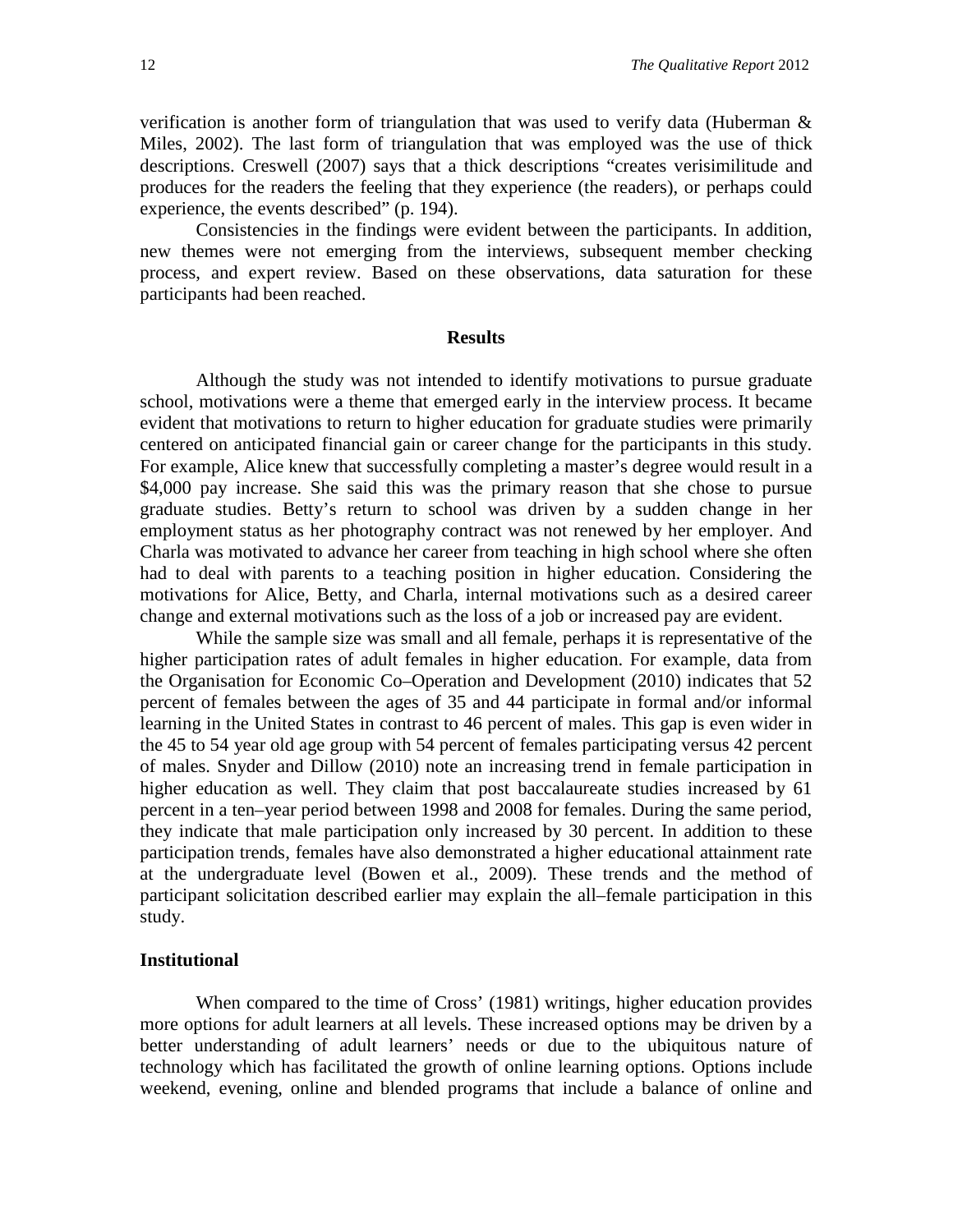face–to–face courses. Additionally, the growth and success of cohorts for adult learners in graduate school has also been evident (Ellrich, 2010).

Each participant discussed her encounters with institutional barriers during the pursuit of her studies. Alice talked about a counseling program that she really wanted to attend. However, because the program was not online she would have had to commute to campus two to three days per week. She knew the program would not be feasible due to the ages and activities of her three boys and because her spouse traveled frequently for work. This resulted in her search for program that best met her need to maintain responsibilities outside of her studies. She chose an online program offered by USA Online University saying:

The price was right. Global Online University was much more expensive – same type of program – and didn't have as good of a reputation. Town University I looked at but that was every Saturday for like 16 months and you know how Saturdays are. I mean you've just got kids going every direction. So I looked at those programs before I went with USA Online University…I looked at City University which I would have had to…they weren't all online so I would've had to driven down there and that would've almost been two years. And I looked at Suburban University but it was just so expensive and similar to City University and I wouldn't have been able to do everything online.

Alice realized the impact of her work and family responsibilities on her desired academic pursuits. She reflected on her decision to choose a program that fit her lifestyle and schedule saying, "It was put together for people like me that have full time jobs, that have families, have other things going on... I just kept that in my head."

Betty chose a more traditional, on campus program for her graduate studies. This choice was in spite of working part time, raising three school–aged children, and an hour long commute each way to attend classes. And she was fully aware that the classes were scheduled in a rigid manner that would affect her graduation date. She talked about one semester that required her to commute to class four nights per week while working and raising a family. She said, "I took 15 hours in one semester because I know that if I didn't take those 15 hours it's going to be another year and half to get my masters because of the way the classes fell."

Charla made the decision to pursue her PhD while teaching mathematics in high school. She left the high school to work as a teaching assistant at the university while pursuing her doctorate. Also during this time, she became a new mother to a 14 year–old stepson with attention deficit hyperactivity disorder (ADHD). She noted that the transition from her master's program where she was a "star student" to the doctoral program was extremely rough for her. She stated that institutional issues caused her to "feel hopeless" and she actually slipped into a "period of depression that lasted probably 3 or 4 months (pause) it was a period of time that I almost gave up." The institutional issues described by Charla sounded like institutional hazing to the researcher. In this case, the institutional issues (or barriers) resulted in a dispositional barrier (depression and loss of confidence) with Charla.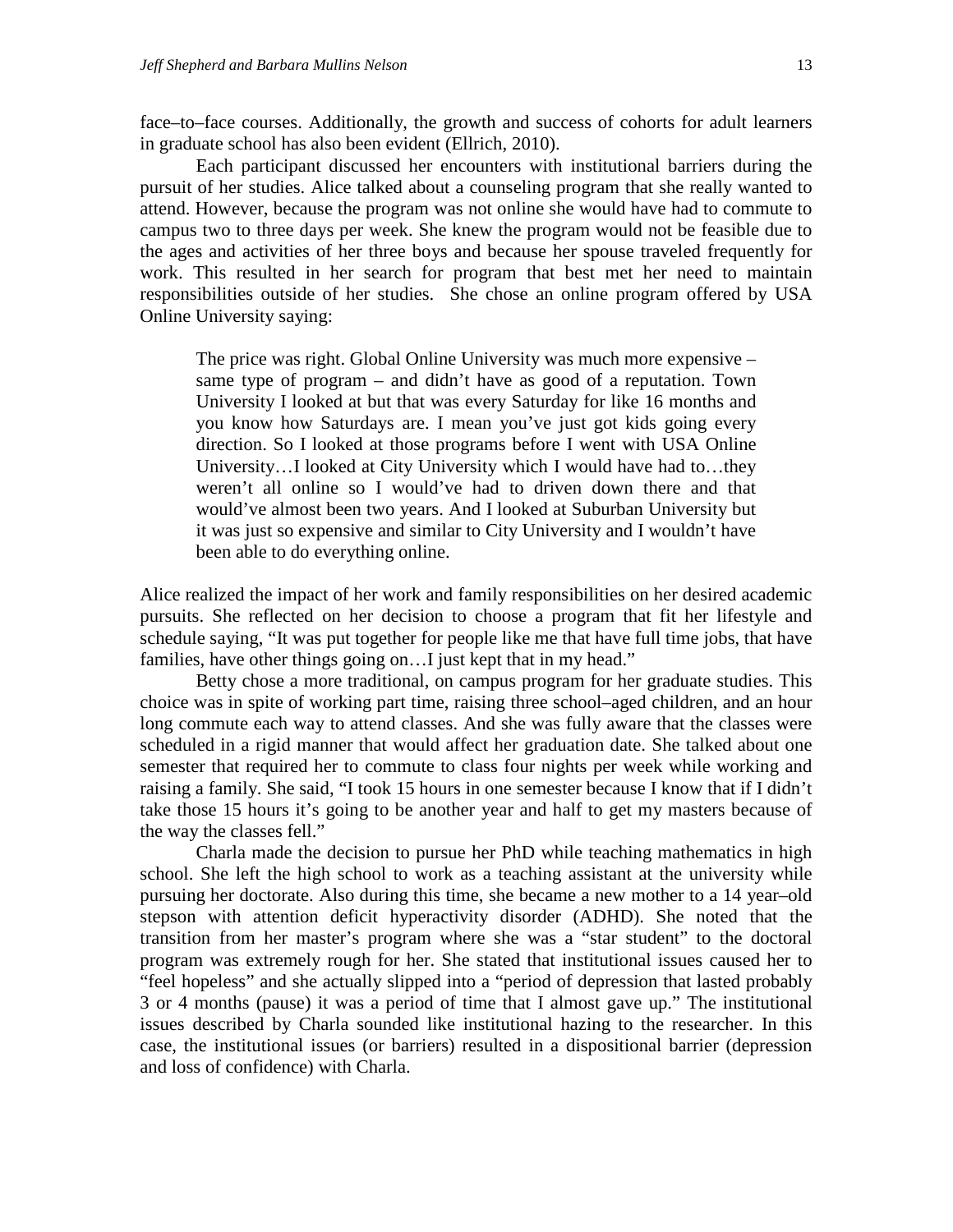Charla explained what she thought were the drivers of her feelings of hopelessness and depression. She described an institutional environment that was contrary to her frame of reference regarding education. She said, "There was a real disconnect between my philosophy of what education was and what their philosophy of education was." She discussed the "dysfunctional" behaviors associated with competing factions in her college. She reflected on her doctoral studies saying that if felt like the faculty had an attitude that "if you weren't struggling it wasn't being done properly." She was aware that the pursuit of a doctorate was very different than the pursuit of a master's degree; however, she said, "A PhD student is still a student and if a PhD is different than a masters – which they were very insistent upon – then you kind of have to spend some more time telling people how it is different."

#### **Dispositional**

Each shared her thoughts or experiences related to dispositional barriers. On one occasion, this barrier was reinforced by institutional behaviors. Charla discussed her insecurity in her doctoral program saying she went "into a situation where I don't think they (the faculty) had a lot of confidence in me. And I certainly didn't have confidence in myself." She had these feelings in spite of her success at the master's level. Initially, the doctoral environment made her "feel like I couldn't do something that I otherwise knew that I could". Charla's insecurities caused her to consider dropping out of the program. She said, "I remember there being a couple of times where I would come home from school and I was actually shopping for U–Hauls (chuckling) to get us out of there."

Charla also discussed her status as a first–generation college student. Reflecting on her doctoral studies she recalled her thoughts that "maybe I don't understand the context of where I am?" Fortunately, she was able to develop relationships with a couple of her classmates with whom she could discuss her fears and insecurity. She said these relationships were pivotal in overcoming her dispositional barrier related to declining confidence. She elaborated saying:

The biggest key to my success there was developing relationships with my cohort of students and realizing that we had this shared experience…we actually got to the point where we could reveal these insecurities which was not something that really happened in my department. So forming those relationships with other students that were going through the same thing were a really, really big help for me because it helped me to get some of my confidence back.

So while Charla had been very successful in her master's studies, her confidence was shaken during her doctoral pursuits which created a dispositional barrier. The informal support so critical to Charla's persistence is described by Roberts and Plakhotnik (2009) as social capital – resources that improve relationships between individuals and/or organizations. Roberts and Plakhotnick stress the importance of informal support in graduate school and to help graduate adult learners "to find new ways to stay focused and persevere" (p. 49).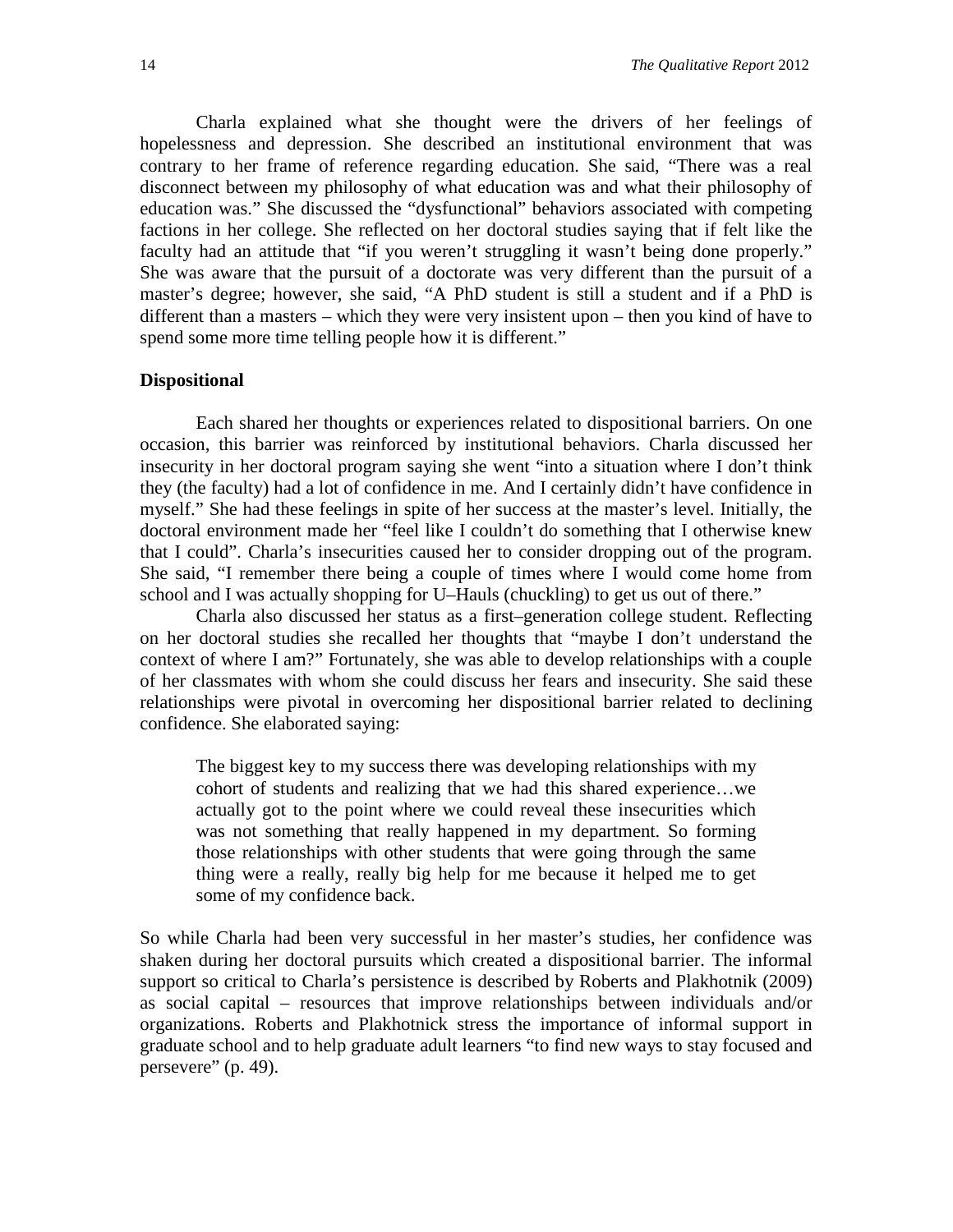Betty's confidence entering graduate school was tentative due her undergraduate experience. She said, "I didn't do that great in undergrad. Because it was a lot of busy work, it was a lot of 'high school' you know?" However, changes in her employment status, specifically the loss of her photography contract, caused her to question her direction. When her employment contract as a photographer was not renewed, Betty decided "it's time to change".

Prior to photography, Betty had been a teacher but she had no desire to go back to the classroom. However, guidance and counseling was interesting to her when she was teaching and she recalled thinking, "That guy (guidance counselor) has a really cool job…but I don't think I could ever go through all of that school to do it." But the changes in her employment status made Betty reconsider graduate school 15 years after completing her undergraduate degree.

Once in graduate school, Betty had a much better experience than she had anticipated. She expressed relief in the differences in graduate school in comparison to her undergraduate experience. She said of her graduate studies, "They weren't looking for perfection in graduate school." She described her graduate experience as being more "hands on" which she felt matched her learning style much better than undergraduate studies which she described as "read this chapter and we're going to have a test on it".

Alice did not allude to any negative dispositional barriers associated with her graduate studies. Instead, her reflections were more centered on events that positively impacted her disposition towards her studies. For example, she reflected on a grant proposal that she wrote and submitted while she was teaching prior to her decision to attend graduate school. She talked about her perceptions at that time regarding the perceived difficulty of the task. When her school received a grant for \$2,300 based on the proposal that she wrote, her confidence was boosted. Smiling confidently, she reflected, "I think maybe that set the precedent to go back and get my masters." Quinnan (1997) pointed out the importance of success in helping adult learners to overcome dispositional barriers.

Alice said that she felt very satisfied in her academic achievement based on finishing with a 4.0 grade point average in graduate school. However, reflecting upon this she noted that she just "didn't stress as much" about her grades because of all of her responsibilities outside of the classroom. This was reinforced by a classmate who encouraged her persistently through the program. She did acknowledge that if she had "gotten some B's or C's on some papers, on some work, or some classes, I would've probably been freakin' out."

#### **Situational**

Of the three barriers described by Cross (1981), the situational barrier was the most evident in the lives of the participants in this study. Obviously, the situation created by caring for children, working, and maintaining a relationship with a spouse created an environment that required a delicate balancing act and priority setting. Nevertheless, several themes emerged during the discussions about situational barriers which included: 1) the importance of family support; 2) the ability to prioritize activities and tasks; and 3) the initially unforeseen benefit of attending school as an adult. And these themes are not necessarily independent from one another.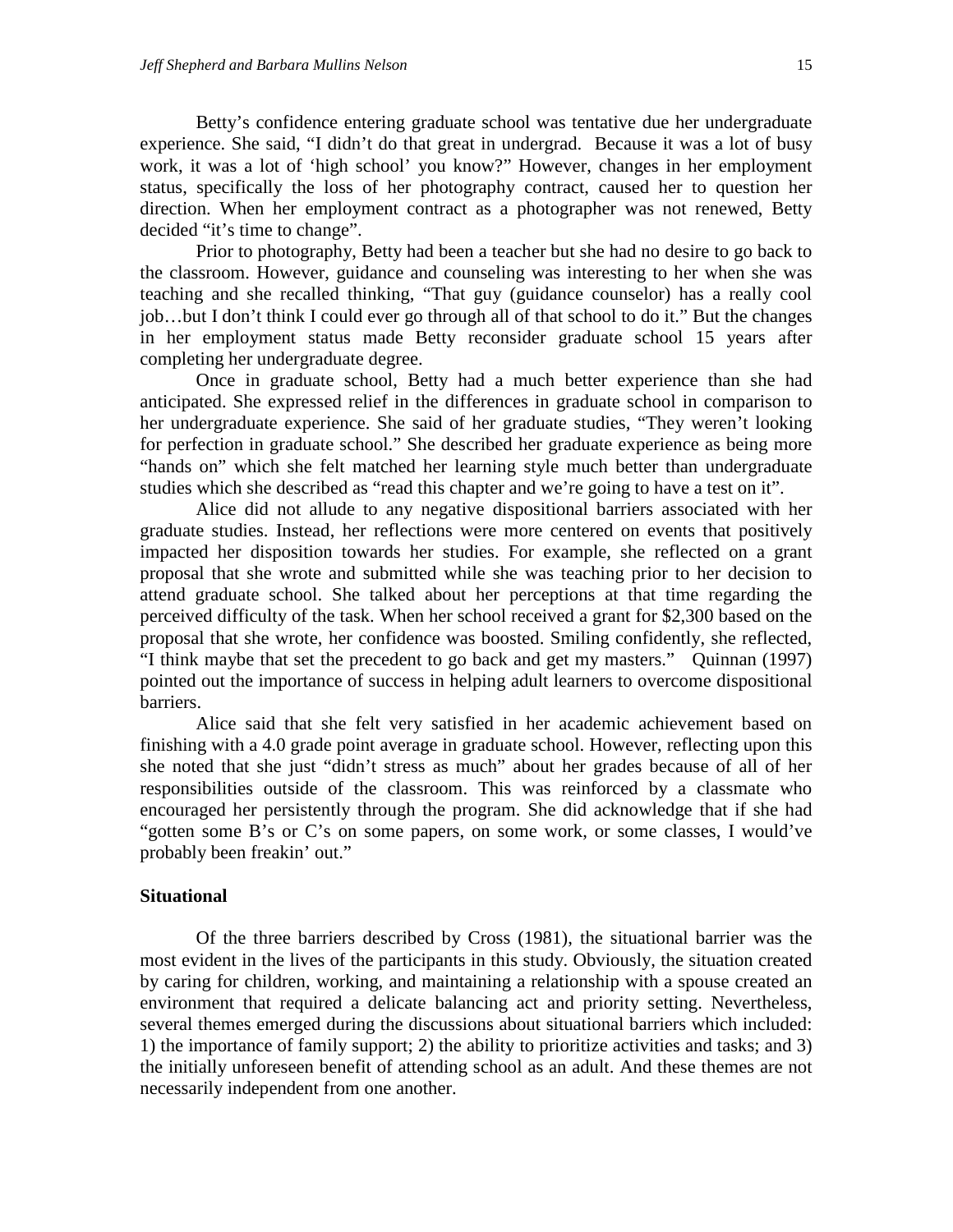**The importance of family support.** Regarding family challenges and support, all of the participants acknowledged the pressure of balancing their academic pursuits with the demands of caring for a family. In essence, the family had to "participate" by making changes and adjustments in their way of life. For example, Alice talked about the increased independence of her children during her graduate studies. She said, "They had to fend for themselves. They had to learn to cook things. They've always been independent, you know?" Alice noted that she had to sacrifice other activities, in particular volunteer activities, during this time in order to prioritize her studies and her family.

Likewise, Betty talked about the increased demands her graduate studies placed on her husband. Although she worked as a photographer, tutored and baby sat prior to going back to school, her schedule was flexible enough to coordinate all of the logistics associated with having three active, school–aged children. Now that she was pursuing her master's degree which required an hour long commute to campus, her flexibility was severely restricted. "When I went back to teaching full time and going back to school full time, I mean he (her husband) had to learn…the kids have to be here, here and here…it threw his world more than it threw mine," she explained. In this case, gender role expectations had shifted. Her husband's willingness to take on a different role in the family was a key to Betty's success.

Charla's situation was distinctly different from Alice and Betty. Her 14 year–old stepson with severe ADHD moved in with Charla and her husband during her doctoral studies. His learning disabilities became a distraction. Charla explained:

He had a lot of problems with school. So I was getting calls (pause) at least a couple of times a week from the school. Especially in that final year and it wasn't so much behavioral problems. It was academic problems specifically dealing with his disability. He wasn't paying attention in class. He wasn't turning in homework. He was distracting other students, but nothing (pause) nothing really severe but lots of little things that constantly had to be dealt with. So that really did impact my graduate studies.

In addition to the issues with her stepson, Charla was very aware of her husband's decision to "put his career on hold for us" allowing her to attend the school and program of her choice. Her husband's willingness to relocate with Charla provides evidence of the kind of sacrifices family members often make to support the academic pursuits of their loved ones. The issues with her stepson and the sacrifices of her husband accumulated into pressure that Charla felt during her graduate studies. This pressure is a good example of a situational barrier. Charla explains how she felt during her studies:

Because my husband had put his career on hold for us to go to (Big Sky University) to get my degree, obviously the focus was on me getting done. And we all knew that we had made sacrifices and I had to get done…I had real pressure to get done quickly. And it wasn't external pressure. My family didn't put it on me. It was pressure that I put on myself knowing that we needed to move on with our lives.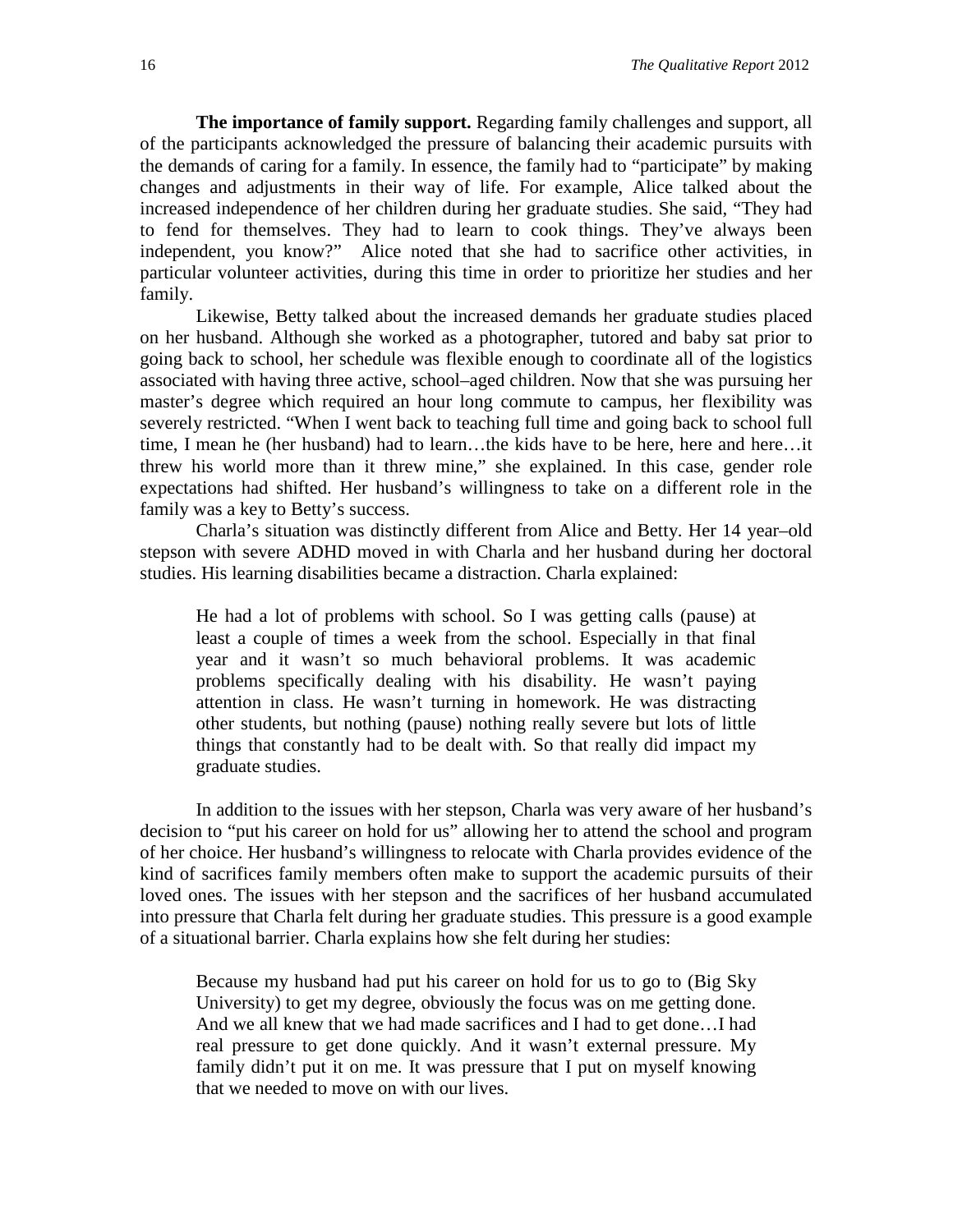**The ability to prioritize.** Although family challenges and support were evident in the interviews, another theme became evident as well. Each participant talked about her ability, as well as her family's ability, to prioritize and "not sweat the small stuff". Alice said, "A lot of things just got cut out...I didn't worry about the small stuff." She also spoke about the requirement to be more organized to meet the multiple demands of work, family, and school. In hindsight, Alice mused that she may have actually functioned better with multiple demands of her time because it forced her to be more aware of her time.

Betty discussed how her household was impacted during her graduate studies. Although she worked before and during her graduate studies, Betty took care of the domestic chores in the household which included groceries, laundry, cooking, and cleaning to name a few. Regarding these tasks she said, "A lot of that goes by the wayside. The laundry doesn't get caught up as much, the floors aren't vacuumed. But hey, you're eating and you're still going on." She said her ability to "just not letting everything, even though it's piled up, overwhelm me" was the key to her successful persistence in graduate school.

**The benefit of attending graduate school as an adult.** During the interviews, each participant talked about the effect of age and maturity on her studies. Betty did not believe she would have been successful in graduate school at an earlier age in spite of the additional demands of family and work at a later age. She pondered, "I think the older you are sometimes the better. This is because you kind of realize 'I have to make time'…if I were younger, if it was 10 years ago, I probably wouldn't have gotten through it." Charla talked about the effect of her non–academic responsibilities on her studies saying, "It kept me more grounded than other students. I think I had more purpose than other students." Alice reflected deeply on her decision to pursue graduate studies later in life:

I think I got more out of it at the age I was with the experience of being home with my kids and getting back into the program. I think – looking at my life from a distance – it made more sense to do it the way that I did it than to have graduated from college and being burned out from having graduated from college wanting to get out. If I'd have gone back for another year and gotten a master's (degree) I wouldn't – (pause) – it wouldn't have meant as much to me. You know, because I already had that knowledge but I didn't have any experience…I think having had some experience in the classroom, having been at home with my kids … that's the best experience anyone can have – to be a parent.

#### **Limitations**

This study served as a pilot study for a larger study related to Jeff's intended dissertation topic. Seidman (2006) provides excellent guidance on conducting interviews as a form of research and his work was used as a guide to the collection of data. After confirming the subject matter of the interview via email and phone conversations, a single interview with each participant lasting between 60 and 90 minutes was conducted.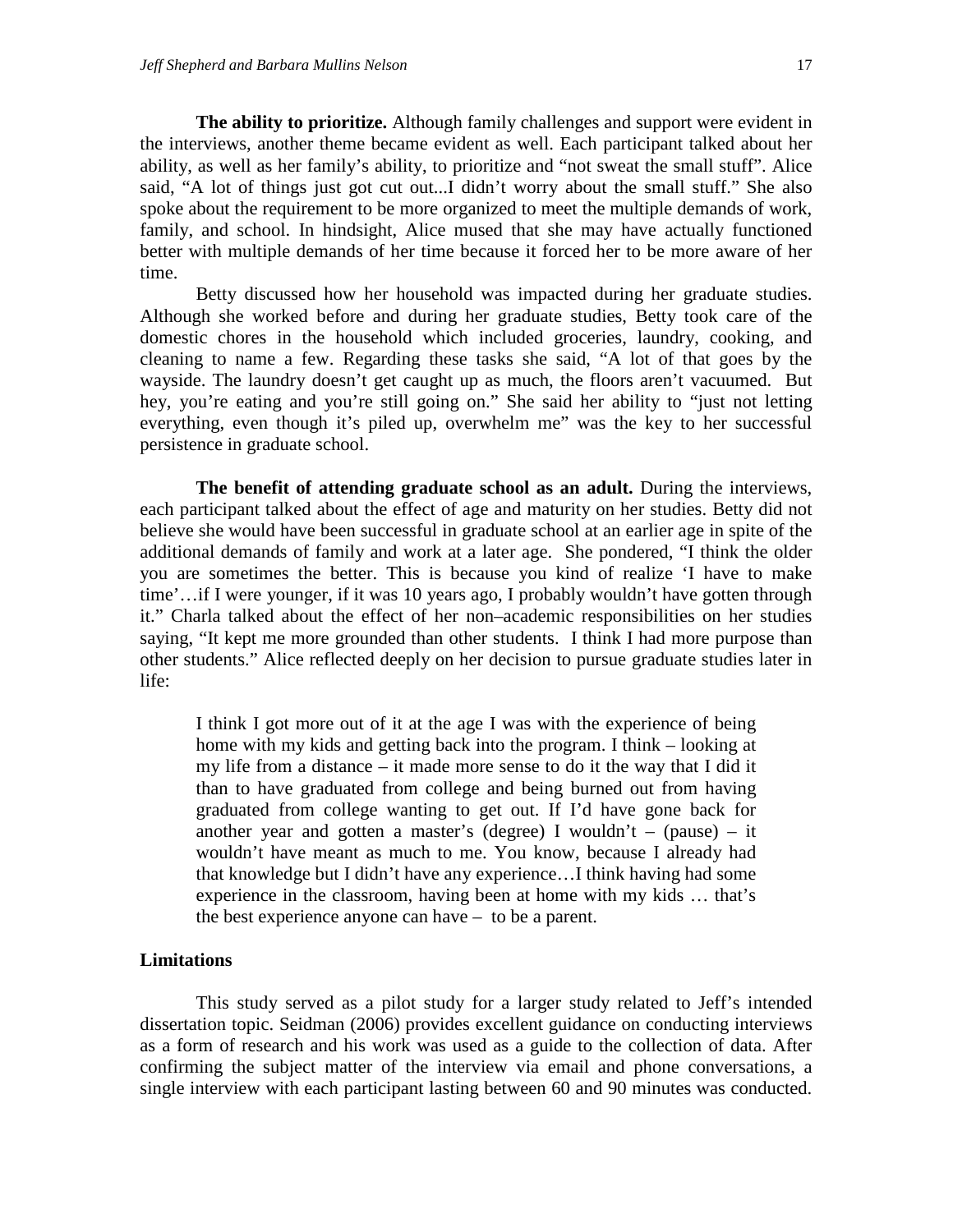This approach was highly preferred by the participants due to their time restrictions. However, for the dissertation, the researcher prefers to follow Seidman's three–interview process.

The sample size in this study was small; however, the researchers believe that data saturation was achieved with the participants. And since all of the participants were white females pursuing graduate studies in education, the findings may not be transferable across gender, race or program of study. Given the lack of literature on the experiences of graduate adult learners, the study contributes to this literature specifically for white, female graduate adult learners. Other studies could focus on other groups as defined by gender, SES, race and/or program of study and make contributions to the literature as well.

We believe further research in methods of successfully addressing the situational barriers faced by graduate adult learners could significantly improve graduate school completion rates. In addition, findings in this area could improve enrollment, support persistence and increase completion rates in graduate school as "family responsibilities, such as those associated with being married or having children, may impose limitations on graduates' time and their likelihood of applying to, enrolling in, and completing a graduate degree program" (Nevill & Chen, 2007, p. 2).

#### **Discussion**

The three interviews with Alice, Betty, and Charla suggest that the barriers identified by Cross (1981) 30 years ago are still relevant for graduate adult learners. However, it appears that institutional barriers may be less of an issue than at the time of her writings due to more learning options for adult learners due to advancements in technology. For example, Alice was able to take advantage of an online program to complete her graduate studies. However, Betty still had to succumb to inflexible course schedules in order to complete her graduate degree. This was a result of her choice to attend an on–campus program at the same university where she completed her baccalaureate degree. While Betty may have been able to complete her degree via an online program and mitigate the barriers associated with the inflexible course schedule and commuting, her comfort level with a familiar setting – the campus, faculty and administrators – took precedent.

The institutional barriers that Charla encountered began to form a dispositional barrier related to her confidence level and created doubts in her ability to persist. While Alice may have had some slight hesitation regarding her abilities to complete a master's degree, it was quickly surmounted when she successfully completed her first major assignment. Choosing to attend the same university where she completed her baccalaureate degree gave Betty a sense of comfort that enabled her to overcome her initial concerns with the perceived rigors of graduate school. Like Alice, Betty's initial experiences in the classroom made her more confident and comfortable with graduate studies.

Interview data related to the situational barrier provided rich material for understanding how graduate adult learners successfully persist and complete graduate studies. As most graduate adult learners will surely have to balance family and work with their academic desires, keys to successful persistence can provide hope and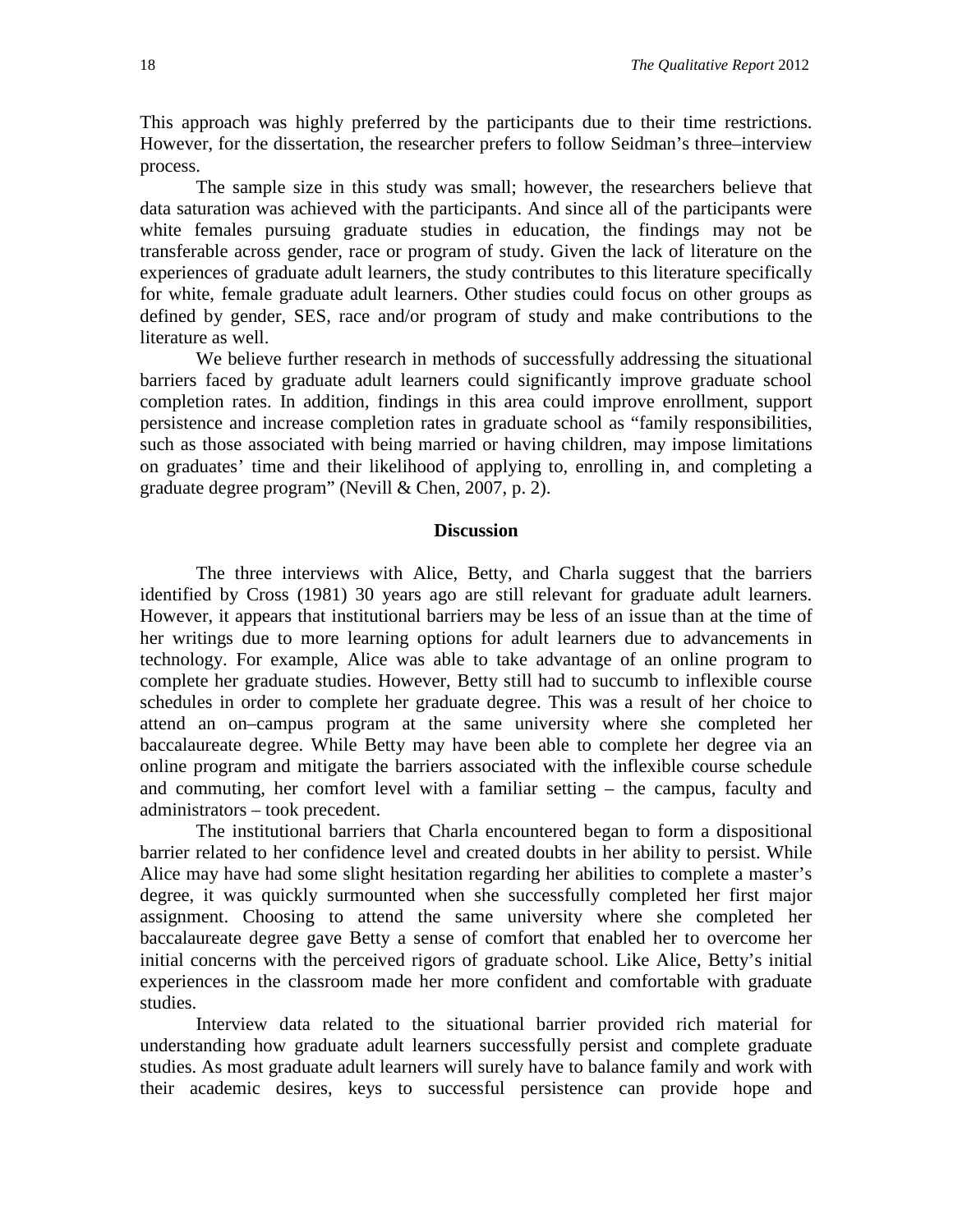encouragement. The keys to overcoming situational barriers included the importance of family support, the ability to prioritize activities and tasks and the unforeseen benefit of attending graduate school as an adult.

While improvements in educational attainment at all levels is key to the improvement of the global competitiveness of society (Bowen et al., 2009), improving educational attainment of advanced degrees across these characteristics is critical to human capital development in the United States (Wendler et al., 2010). Therefore, more research on the experiences of successful graduate adult learners could help improve the attainment of advance degrees. Research should include an identification of the different barriers that may exist for the graduate adult learners. This research could be based in a phenomenological approach or it could be driven by case studies of graduate adult learners. Such research could consider different characteristics such as the effects of gender, SES, race, and/or program of study.

#### **References**

- Bank, D. (2007). *Encore colleges.* Civic Ventures. Retrieved from [http://www.civicventures.org/news/releases/index.cfm?date=2007\\_08\\_13](http://www.civicventures.org/news/releases/index.cfm?date=2007_08_13)
- Bhattacharya, K. (2007). *Introduction to qualitative methods in education: A student handbook.* Memphis, TN: Bhattacharya.
- Bowen, W. G., Chingos, M. M., & McPherson, M. S. (2009). *Crossing the finish line: Completing college at America's public universities.* Princeton, NJ: Princeton University Press.
- Conrad, C., Duren, K., & Haworth, J. (1998). Student perspectives on their master's degree experiences: Disturbing the conventional wisdom. *New Directions for Higher Education, 101,* 65–76.
- Creswell, J. (2007). *Qualitative inquiry and research design: Choosing among five approaches* (2nd ed.). Thousand Oaks, CA: Sage.
- Cross, K. (1981). *Adults as learners.* San Francisco, CA: Jossey–Bass.
- Ellrich, F. D. (2010). *The closed cohort learning model: Enabling innovation and organizational success.* (Unpublished doctoral dissertation). University of Memphis, Memphis, TN.
- Freedman, M. (2007). *Encore: Finding work that matters in the second half of life.* New York: Public Affairs.
- Go, A. (2008, October 13–20). A boom for business schools: Tough economic times could make it harder to get in. *U. S. News & World Report*, *145*(8), 78.
- Hensley, L. G., & Kinser, K. (2001). Perspectives of adult learners on returning to college: A study of tenacious persisters. *Academic Exchange Quarterly*, *5*(2), 181–185. Retrieved from InfoTrac OneFile.
- Horn, L., Cataldi, E. F., & Sikora, A. (2005). *Waiting to attend college: Undergraduates who delay their postsecondary enrollment* (NCES 2005–152). U.S. Department of Education, National Center for Education Statistics. Washington, DC: U.S. Government Printing Office. Retrieved from <http://nces.ed.gov/pubs2005/2005152.pdf>
- Huberman, A. M., & Miles, M. B. (2002). *The qualitative researcher's companion.* Thousand Oaks, CA: Sage.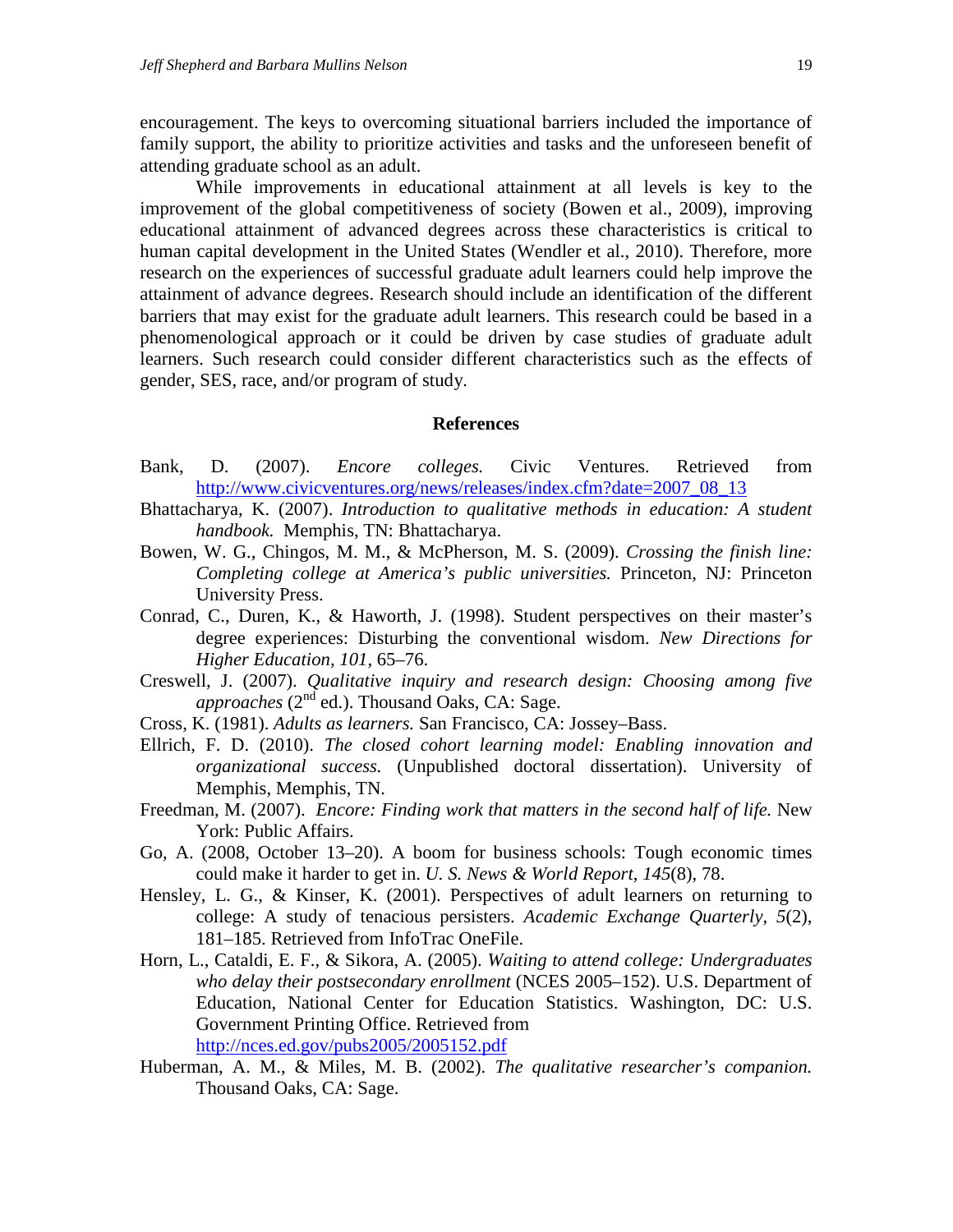- Kasworm, C. (2003a). Adult meaning making in the undergraduate classroom. *Adult Education Quarterly, 53*(2), 81–98.
- Kasworm, C. (2003b). Setting the stage: Adults in higher education. *New Directions for Student Services, 102,* 3–10.
- Kasworm, C. (2008, Winter). Emotional challenges of adult learners in higher education. *New Directions for Adult and Continuing Education, 120,* 27–34.
- Kazis, R., Callahan, A., Davidson, C., McLeod, A., Bosworth, B., Choitz, V., & Hoops, J. (2007). *Adult learners in higher education: Barriers to success and strategies to improve results.* U.S. Department of Labor. Washington, DC: U.S. Government Printing Office. Retrieved from <http://www.eric.ed.gov/PDFS/ED497801.pdf>
- Lamdin, L. (1992). *Earn college credit for what you know* (2<sup>nd</sup> ed.). Chicago, IL: Council for Adult and Experiential Learning.
- Lundberg, C. (2003). The influence of time–limitations, faculty and peer relationships on adult student learning: A causal model. *The Journal of Higher Education, 74*(6), 665–688.
- Nevill, S. C., & Chen, X. (2007). *The path through graduate school: A longitudinal examination 10 years after bachelor's degree* (NCES 2007–162). U.S. Department of Education. Washington, DC: National Center for Education Statistics.
- Organisation for Economic Co–Operation and Development. (2010). *Education at a glance 2010: OECD indicators.* OECD Publishing. Retrieved from <http://www.oecd.org/dataoecd/45/39/45926093.pdf>
- Pascarella, E. T., & Terenzini, P. T. (2005). *How college affects students: A third decade of research* (Vol. 2). San Francisco, CA: Jossey–Bass.
- Phillips, J. J. (2005). Investing in your company's human capital: Strategies to avoid spending too little—or too much. New York, NY: AMACOM. [Electronic Version].
- Polson, C. J. (2003). Adult graduate students challenge institutions to change. *New Directions for Student Services, 102,* 59–68.
- Powell, S. (1999). *Learning to study: A guide for professionals.* Buckingham, UK: Open University Press.
- Quinnan, T. W. (1997). *Adult students "at risk": Culture bias in higher education*. Westport, CT: Bergin and Garvey. [Electronic version].
- Roberts, N., & Plakhotnik, M. (2009, Summer). Building social capital in the academy: The nature and function of support systems in graduate adult education. *New Directions for Adult and Continuing Education, 122,* 43–52.
- Seidman, I. (2006). *Interviewing as qualitative research: A guide for researchers in education and the social sciences*. New York, NY: Teachers College Press.
- Society for Human Resource Management. (2006). *The SHRM learning system: Module 1: Strategic management.* Alexandria, VA: Society for Human Resource Management.
- Snyder, T. D., & Dillow, S. A. (2010). *Digest of Educational Statistics 2009* (NCES 2010–013). National Center for Education Statistics, Institute of Education Sciences, U.S. Department of Education. Washington, DC.
- Thomas, E. (2005). The adult learner: Here to stay. *Black Issues in Higher Education, 22*(6), 74. Retrieved from InfoTrac OneFile.